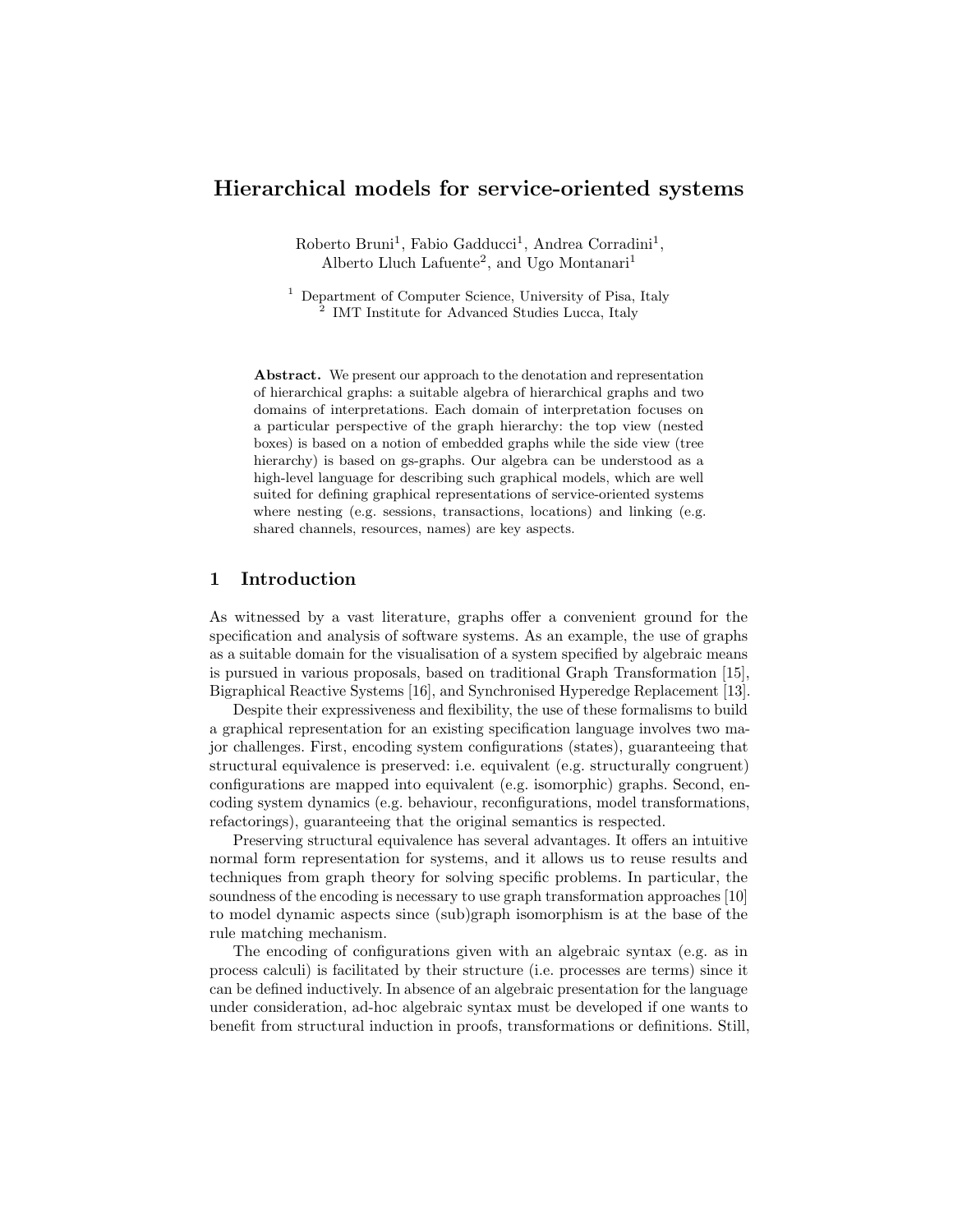most graph models are not equipped with algebraic syntax and those that exist require advanced skills to deal with sophisticated models involving set-theoretic definitions of graphs with interfaces (e.g. [15]) or complex type systems (e.g. [7]), hampering definitions and proofs. Moreover, one encounters a severe drawback: namely, the syntax of graph formalisms are often very different from the source language and not provided with suitable primitives to deal with features that commonly arise in algebraic specifications, like names (e.g. references, channels), name restrictions (e.g. hiding, nonce generation) or hierarchical aspects (e.g. ambients, scopes) in the case of process calculi. Identifying the right structure is fundamental to provide scalable techniques.

Our goal is to define a simple flexible syntax for hierarchical models and to develop a technique that simplifies the definition of graphical representations of languages. We think that nesting and linking must be treated as first-class concepts, conveniently represented with a suitable syntax that allows one to express and exploit them. Nesting and linking are two key structural aspects that arise repeatedly in computer systems: consider e.g. the structure of file systems, composite diagrams, networks, membranes, sessions, transactions, locations, structured state machines or XML files. In particular, nesting plays a fundamental role for abstracting the complexity of a system by offering different levels of detail. Various graphical models of nesting and sharing structures already exist but (as we claim in [3–5]) none of them offer a simple, intuitive syntax.

Here, the gap between the different levels of abstraction at which algebraic specifications and graphical models reside is filled by a simple algebra that enjoys primitives for dealing with names, restriction, parallel composition and, most importantly, nesting and that is equipped with a (sound and complete) set of axioms equating two terms whenever they represent isomorphic graphs. Besides facilitating the visual specification of configurations, the algebraic structure facilitates definitions, transformations and proofs by induction.

Structure of this chapter.  $\S 2$  introduces the algebra of hierarchical graphs.  $\S 3$ presents our two models of hierarchical graphs. § 4 shows the expressiveness and flexibility of our design algebra in modelling heterogeneous notations, ranging from workflow languages to sophisticated process calculi.

## 2 The syntax of hierarchical graphs

We introduce our algebra of hierarchical graphs that we call *designs*. The algebraic presentation of designs is mostly inspired by the graph algebra of [9].

**Definition 1 (design).** A design is a term of sort  $\mathbb{D}$  generated by the grammar

 $\mathbb{D}$  ::=  $L_{\overline{x}}[\mathbb{G}]$   $\mathbb{G}$  ::= 0 | x |  $l\langle \overline{x}\rangle$  |  $\mathbb{G}$  |  $\mathbb{G}$  |  $(\nu x)\mathbb{G}$  |  $\mathbb{D}\langle \overline{x}\rangle$ 

where l and L are drawn from vocabularies  $\mathcal E$  and  $\mathcal D$  of edge and design labels, respectively, x is taken from a global set N of nodes and  $\overline{x} \in \mathcal{N}^*$  is a list of nodes.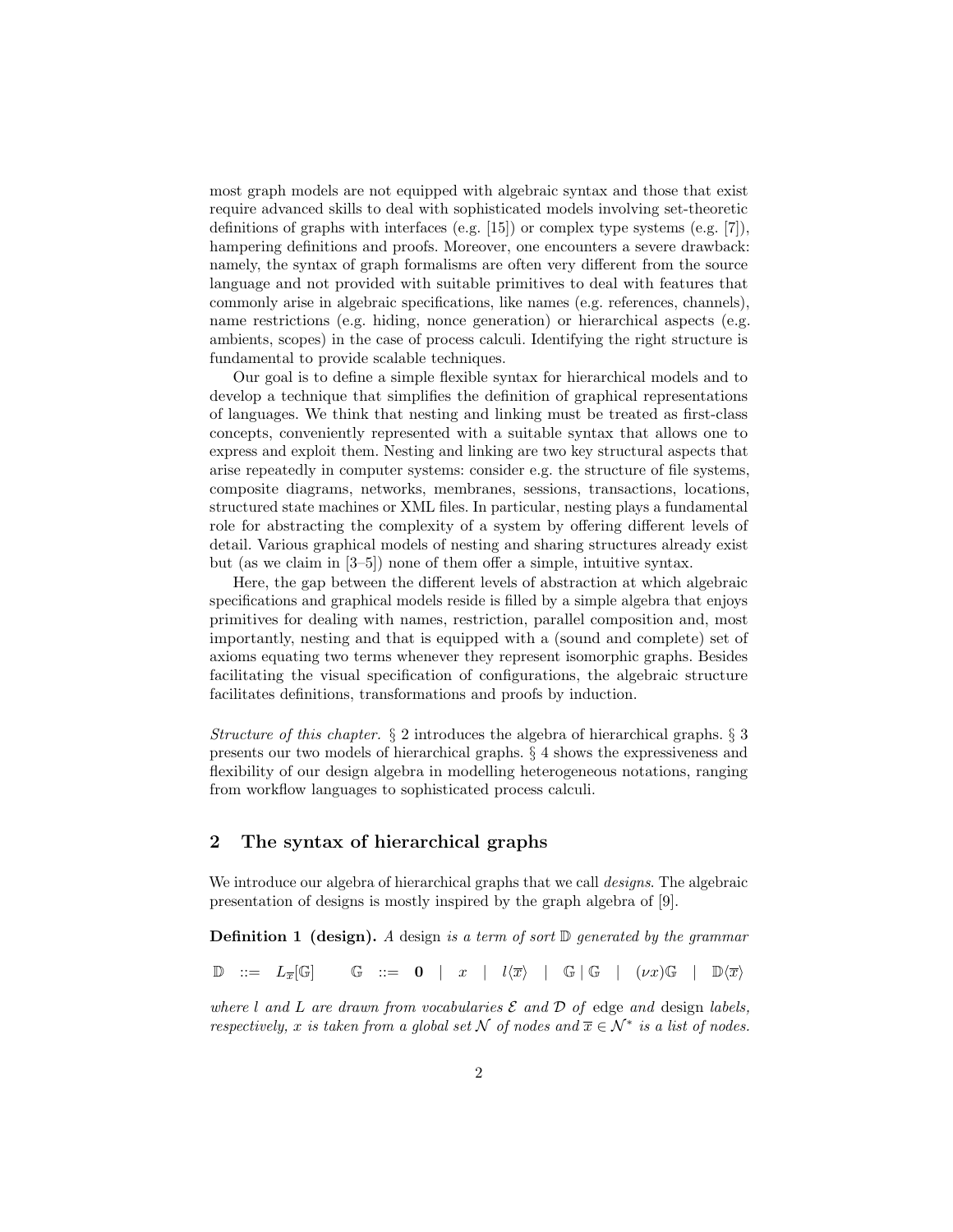As a matter of notation, we let  $\overline{x}$  denote the set of elements of a list  $\overline{x}$  and, conversely,  $[X]$  the vector of elements of an ordered set X. We overload | · | to denote both the length of a list and the cardinality of a set.

Terms generated by  $\mathbb G$  and  $\mathbb D$  are meant to represent (possibly hierarchical) graphs and "edge-encapsulated" hierarchical graphs, respectively. The syntax has the following informal meaning:  $\mathbf 0$  represents the empty graph, x is a discrete graph containing node x only,  $l\langle\overline{x}\rangle$  is a graph formed by an *l*-labelled (hyper)edge attached to nodes  $\bar{x}$  (the *i*-th tentacle to the *i*-th node in  $\bar{x}$ , sometimes denoted by  $\bar{x}[i]$ ,  $\mathbb{G} \mid \mathbb{H}$  is the graph resulting from the parallel composition of graphs  $\mathbb{G}$  and  $\mathbb{H}$  (their disjoint union up to shared nodes),  $(\nu x)\mathbb{G}$  is the graph  $\mathbb{G}$  after making node  $x$  not visible from the outside (borrowing nominal calculus jargon we say that the node x is restricted), and  $\mathbb{D}\langle\overline{x}\rangle$  is a graph formed by attaching design  $\mathbb D$  to nodes  $\overline{x}$  (the *i*-th node in the interface of  $\mathbb D$  to the *i*-th node in  $\overline{x}$ ).

A term  $L_{\overline{x}}[\mathbb{G}]$  is a design labelled by L, with body graph G whose nodes  $\overline{x}$  are exposed in the interface. To clarify the exact role of the interface of a design, we can use a programming metaphor: a design  $L_{\overline{x}}[\mathbb{G}]$  is like a procedure declaration where  $\bar{x}$  is the list of formal parameters. Then, term  $L_{\bar{x}}[\mathbb{G}]\langle\bar{y}\rangle$  represents the application of the procedure to the list of actual parameters  $\bar{y}$ ; of course, in this case the lengths of  $\bar{x}$  and  $\bar{y}$  must be equal (more precisely, the applicability of a design to a list of nodes must satisfy other requirements to be detailed later in the definition of well-formedness). In the following, we shall often write  $L[\mathbb{G}]\langle\overline{y}\rangle$ as a shorthand for  $L_{\overline{y}}[\mathbb{G}]\langle\overline{y}\rangle$ .

Restriction  $(\nu x) \mathbb{G}$  acts as a binder for x in  $\mathbb{G}$  and similarly  $L_{\overline{x}}[\mathbb{G}]$  binds  $\overline{x}$  in G. As usual, restrictions and interfaces lead to the notion of free nodes.

Definition 2 (free nodes). The free nodes of a design or a graph are denoted by the function  $fn(\cdot)$ , defined as follows

| $fn(0) = \emptyset$                                                          | $fn(x) = x$                                                                      |
|------------------------------------------------------------------------------|----------------------------------------------------------------------------------|
| $fn(l(\overline{x})) =  \overline{x} $                                       | $fn(\mathbb{G}   \mathbb{H}) = fn(\mathbb{G}) \cup fn(\mathbb{H})$               |
| $fn((\nu x)\mathbb{G}) = fn(\mathbb{G}) \setminus \{x\}$                     | $fn(\mathbb{D}\langle \overline{x}\rangle) = fn(\mathbb{D}) \cup  \overline{x} $ |
| $fn(L_{\overline{x}}[\mathbb{G}]) = fn(\mathbb{G}) \setminus  \overline{x} $ |                                                                                  |

Example 1. Let  $a, b \in \mathcal{E}, A \in \mathcal{D}, u, v, w, x, y \in \mathcal{N}$ . We write and depict in Fig. 1 some terms of our algebra, where for helping intuition an informal, appealing visual notation is preferred to the formal underlying graphs that will be described in [4]. Nodes are represented by circles, edges by small rounded boxes, and designs by large shaded boxes with a top bar. The first tentacle of an edge is represented by a plain arrow with no head, while the second one is denoted by a normal arrow. In the particular examples only free nodes are annotated with their identities, while restricted nodes are anonymous (no label). Note how the tentacles of  $a$ and b-labelled boxes attached to  $x$  and  $y$  do actually cross the interface and are hence denoted by small black boxes in border of the A-labelled designs. This does not happen for tentacles attached to w since it is shared node.

In practice, it is very frequent that one is interested in disciplining the use of edge and design labels so to be attached only to a specific number of nodes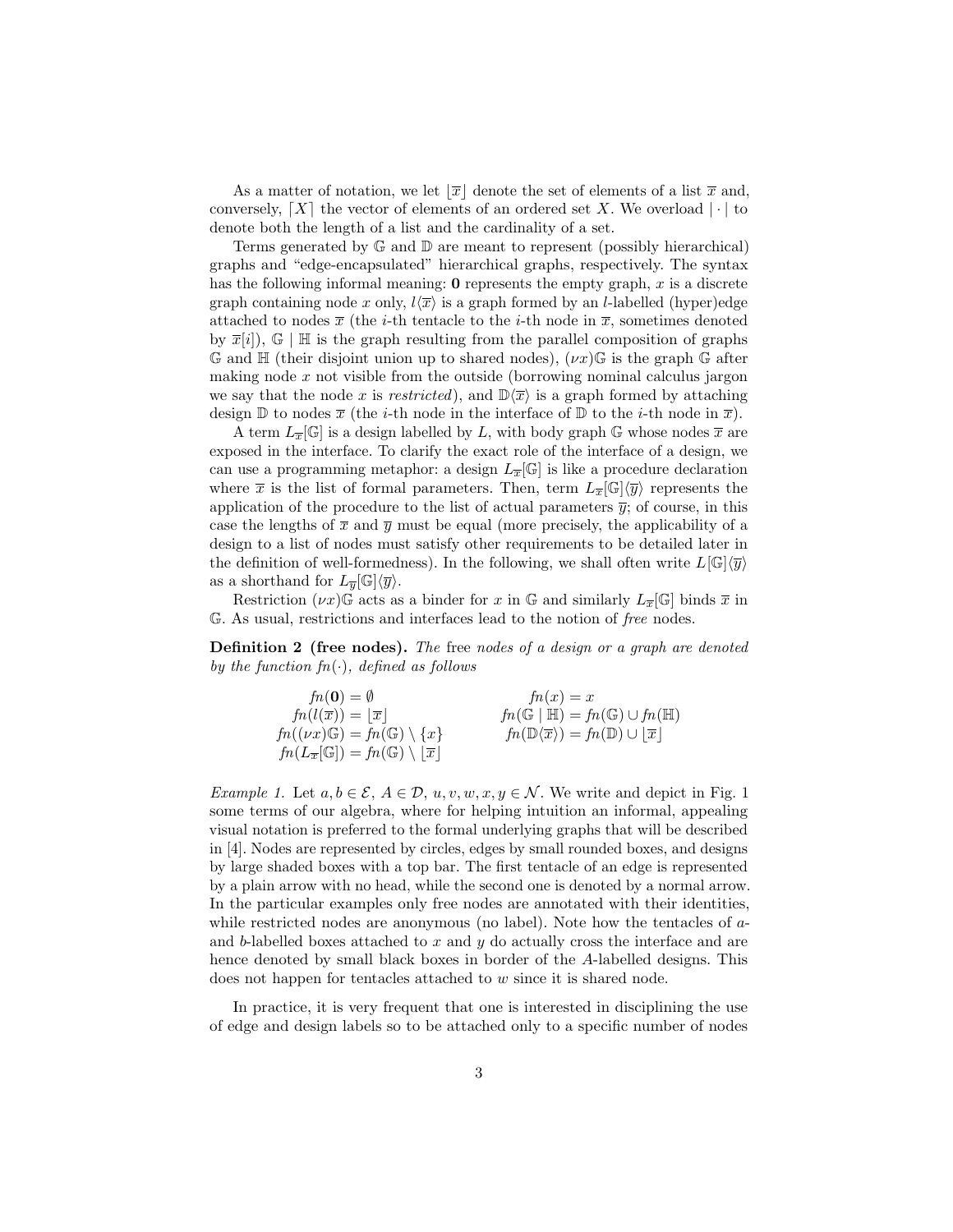

Fig. 1. Some terms of the graph algebra and their informal visual notation

(possibly of specific sorts) or to contain graphs of a specific shape. To this aim it is typically the case that: 1) nodes are sorted, in which case their labels take the form x : s for  $x \in \mathcal{X}$  the name and  $s \in S$  the sort of the node; 2) each label  $l \in \mathcal{E}$ (resp.  $L \in \mathcal{D}$ ) has a fixed rank denoted  $ar(l) \in S^*$  (resp.  $ar(L) \in S^*$ ); 3) designs can be partitioned according to their top-level labels (i.e. the set of design labels  $\mathcal D$  can be seen as the set of sorts, with a membership predicate  $\mathbb D: L$  that holds whenever  $\mathbb{D} = L_{\overline{x}}[\mathbb{G}]$  for some  $\overline{x}$  and  $\mathbb{G}$ ).

We say that a design (or a graph) is *well-typed* if for each occurrence of a typed operator  $L_{\overline{x}}[\mathbb{G}]$  we have that the (vectors of) types of  $\overline{x}$  and L coincide, and similarly for typed operators  $\mathbb{D}\langle\overline{x}\rangle$  and  $l(\overline{x})$ . From now on, we restrict our attention to well-formed designs: all the axioms are going to preserve well-formedness and all the derived operators used for the encodings are well-formed.

Definition 3 (well-formedness). A well-typed design or graph is well-formed if:

- 1. for each occurrence of design  $L_{\overline{x}}[\mathbb{G}]$  we have  $|\overline{x}| \subseteq fn(\mathbb{G});$
- 2. for each occurrence of graph  $L_{\overline{x}}[\mathbb{G}]\langle\overline{y}\rangle$ , the substitution  $\overline{x}/_{\overline{y}}$  is a function.

Intuitively, the restriction on the mapping  $\overline{x}/\overline{y}$  allows  $\overline{x}$  to account for matching of nodes in the interface: distinct nodes in  $\bar{y}$  must correspond to distinct nodes in  $\bar{x}$  (as the list  $\bar{x}$  can contain repetitions).

In order to have a notion of "structurally equivalent" designs, the algebra includes the structural graph axioms of [9] such as associativity and commutativity for | with identity 0 (axioms DA1–DA3 in Definition 4) and name extrusion (DA4– DA6). In addition, it includes axioms to  $\alpha$ -rename bound nodes (DA7–DA8), an axiom for making immaterial the addition of a node to a graph where that same node is already free (DA9) and another one ensuring that global names are not localised within hierarchical edges (DA10).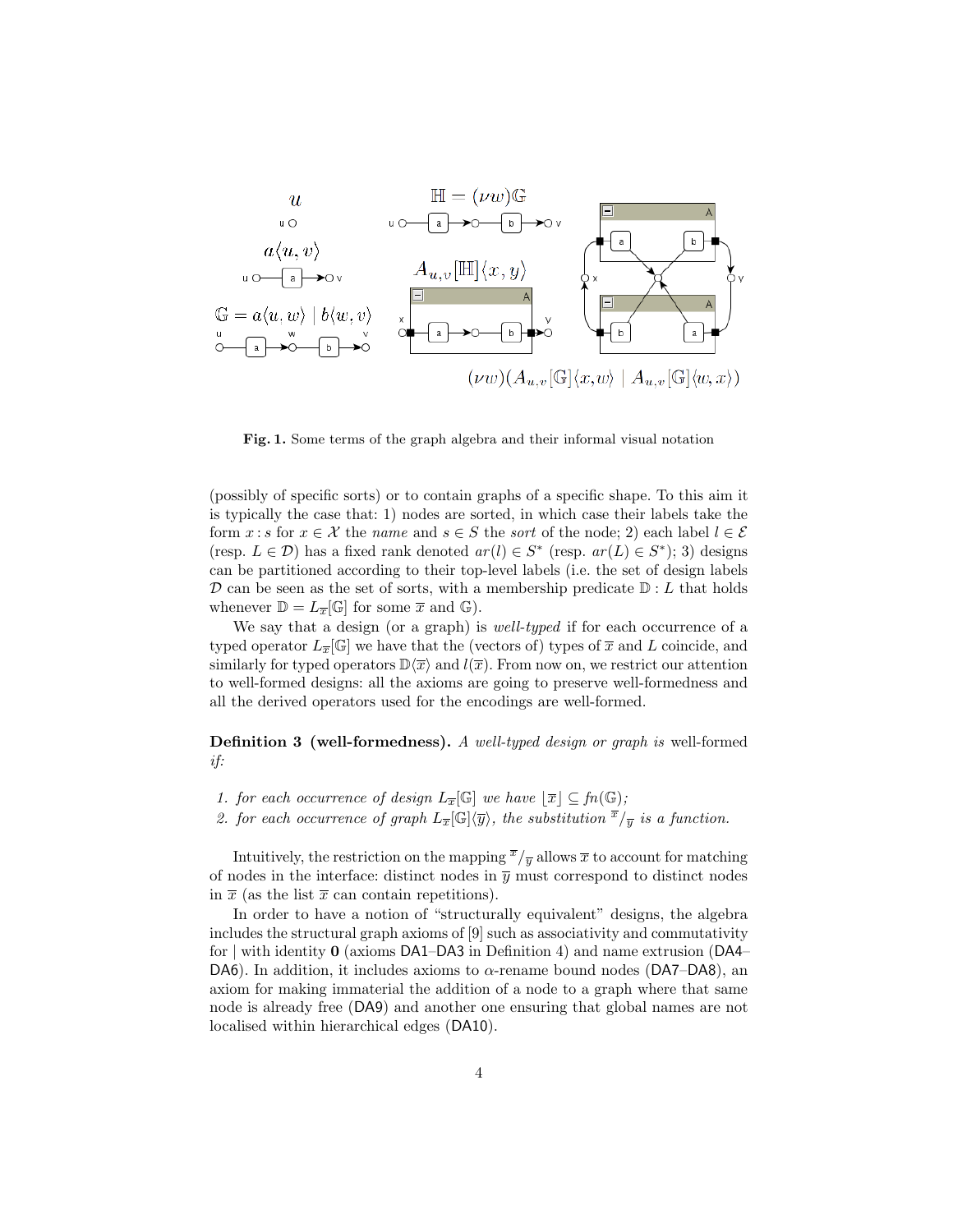**Definition 4 (design axioms).** The structural congruence  $\equiv_D$  over well-formed designs and graphs is the least congruence satisfying

| $\mathbb{G} \mid \mathbb{H} \equiv \mathbb{H} \mid \mathbb{G}$ (DA1)                   | $\mathbb{G} \mid (\nu x) \mathbb{H} \equiv (\nu x) (\mathbb{G} \mid \mathbb{H}) \quad \text{if } x \notin f_n(\mathbb{G})$ (DA6)                                                                         |        |
|----------------------------------------------------------------------------------------|----------------------------------------------------------------------------------------------------------------------------------------------------------------------------------------------------------|--------|
| $\mathbb{G}$   ( $\mathbb{H}$   II) $\equiv$ ( $\mathbb{G}$   $\mathbb{H}$ )   I (DA2) | $L_{\overline{x}}[\mathbb{G}] \equiv L_{\overline{y}}[\mathbb{G}\{\overline{y}/_{\overline{x}}\}]$ if $ \overline{y}  \cap fn(\mathbb{G}) = \emptyset$ (DA7)                                             |        |
| $\mathbb{G} \mid 0 \equiv \mathbb{G}$ (DA3)                                            | $(\nu x)\mathbb{G} \equiv (\nu y)\mathbb{G}\left\{y/x\right\}$ if $y \notin fn(\mathbb{G})$                                                                                                              | (DA8)  |
| $(\nu x)(\nu y) \mathbb{G} \equiv (\nu y)(\nu x) \mathbb{G}$ (DA4)                     | $x \mid \mathbb{G} \equiv \mathbb{G}$ if $x \in fn(\mathbb{G})$                                                                                                                                          | (DA9)  |
|                                                                                        | $(\nu x)$ <b>0</b> $\equiv$ <b>0</b> $(DA5)$ $L_{\overline{x}}[z   \mathbb{G}]\langle\overline{y}\rangle \equiv z   L_{\overline{x}}[\mathbb{G}]\langle\overline{y}\rangle$ if $z \notin  \overline{x} $ | (DA10) |

where in axiom (DA7) the substitution is required to be a function (to avoid node coalescing) and to respect the typing (to preserve well-formedness).

It is immediate to observe that structural congruence respects free nodes, i.e.  $\mathbb{G} \equiv_{\mathbb{D}} \mathbb{H}$  implies  $fn(\mathbb{G}) = fn(\mathbb{H})$  for any  $\mathbb{G}, \mathbb{H}$ . Moreover, being  $\equiv_{\mathbb{D}}$  a congruence, we remark, e.g. that  $L_{\overline{x}}[\mathbb{G}] \equiv_{\text{D}} L_{\overline{x}}[\mathbb{H}]$  whenever  $\mathbb{G} \equiv_{\text{D}} \mathbb{H}$ .

One important aspect of our algebra is allowing the derivation of standard representatives for the equivalence classes induced by  $\equiv_D$ .

**Definition 5** (Normalized form). A term  $G$  is in normalised form if it is 0 or it has the shape (for some  $n + m + p + q \ge 1$  and suitable nodes  $x_j$ ,  $z_k$  and  $edges\ l_h\langle\overline{v}_h\rangle,\ L^i_{\overline{y}_i}[\mathbb{G}_i]\langle\overline{w}_i\rangle).$ 

 $(\nu x_1)\ldots(\nu x_m)(z_1 | \ldots | z_n | l_1 \langle \overline{v}_1 \rangle | \ldots | l_p \langle \overline{v}_p \rangle | L^1_{\overline{y}_1}[\mathbb{G}_1] \langle \overline{w}_1 \rangle | \ldots | L^q_{\overline{y}_q}[\mathbb{G}_q] \langle \overline{w}_q \rangle)$ 

where all terms  $\mathbb{G}_i$  are in normalised form, all nodes  $x_j$  are pairwise distinct, all nodes  $z_k$  are pairwise distinct and letting  $X = \{x_1, \ldots, x_m\}$  and  $Z = \{z_1, \ldots, z_n\}$ we have  $X \subseteq Z$ ,  $fn(\mathbb{G}) = Z \setminus X$  and  $fn(L_{\overline{y}_i}^i[\mathbb{G}_i]\langle \overline{w}_i \rangle) = Z$  for all  $i = 1...q$ .

**Proposition 1.** Any term  $\mathbb{G}$  admits a  $\equiv_{\mathbb{D}}$ -equivalent term norm( $\mathbb{G}$ ) in normalised form.

Roughly, in  $norm(\mathbb{G})$  the top-level restrictions are grouped to the left, and all the global names  $z_k$  are made explicit and propagated inside each single component  $L^i_{\overline{y}_i}[\mathbb{G}_i]\langle\overline{w}_i\rangle$ . Up to  $\alpha$ -renaming and to nodes and edges permutation, the normalised form is actually proved to be unique.

### 3 The models of hierarchical graphs

In this section we present our two models of hierarchical graphs.

#### 3.1 Top-view model

In [4] we have defined a new, suitable notion of hierarchical graphs with interface: roughly they extend ordinary hyper-graphs with the possibility to embed (recursively) a hierarchical graph within each edge, thus inducing a layered structure of nodes and edges. Notably, the nodes defined in one layer are also visible below in the hierarchy (but not above). The main result of [4] is to show that the encoding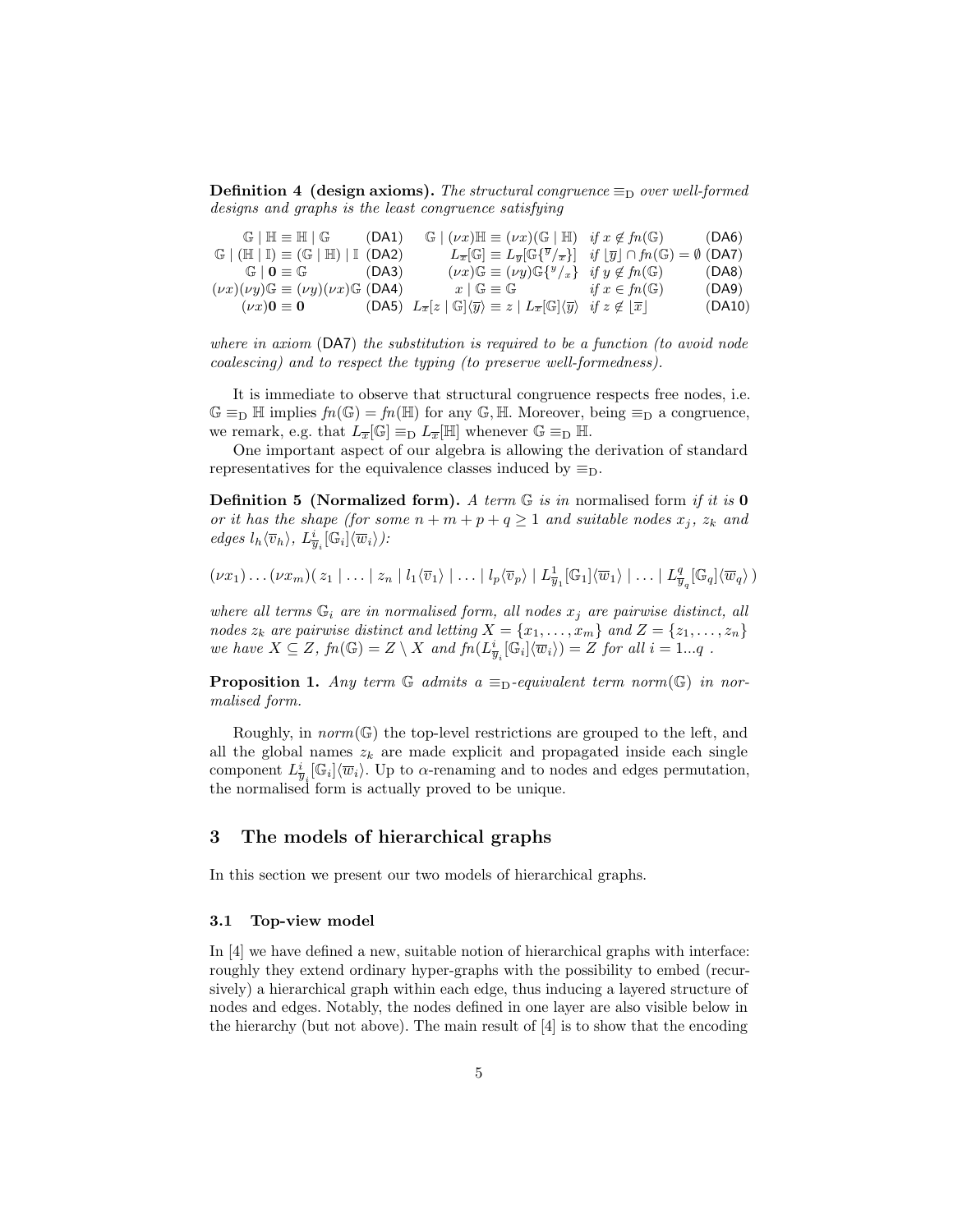of design terms in hierarchical graphs is surjective and that the axiomatisation of the design algebra is sound and complete w.r.t. the encoding. Moreover, in the presence of flattening- or extrusion-axioms (see  $\S$  4.1) the encoding can be slightly modified so to extend the validity of main results. The drawing of hierarchical graphs as defined in [4] is along the informal drawing seen in Fig. 1: to some extent they illustrate a top view of the system.

We first present the set of *plain* graphs and graph *layers*, upon which we build our novel notion of *hierarchical* graphs. In the following, N and  $A = A_{\mathcal{E}} \oplus A_{\mathcal{D}}$ denote the universe of nodes and edges, respectively, for A indexed over the vocabularies  $\mathcal E$  and  $\mathcal D$ .

**Definition 6 (graph layer).** The set  $\mathcal L$  of graph layers is the set of tuples  $G = \langle N_G, E_G, t_G, F_G \rangle$  where  $E_G \subseteq \mathcal{A}$  is a (finite) set of edges,  $N_G \subseteq \mathcal{N}$  a (finite) set of nodes,  $t_G : E_G \to N_G^*$  a tentacle function, and  $F_G \subseteq N_G$  a set of free nodes. The set P of plain graphs contains those graph layers G such that  $E_G \subseteq A_{\mathcal{E}}$ .

Thus, we just equipped the standard notion of hypergraph with a chosen set of free nodes, intuitively denoting those nodes that are available to the environment, mimicking free names of our algebra. Next, we build the set of hierarchical graphs.

**Definition 7** (hierarchical graph). The set  $H$  of hierarchical graphs is the smallest set<sup>3</sup> containing all the tuples  $G = \langle N_G, E_G, t_G, i_G, x_G, r_G, F_G \rangle$  where

- 1.  $\langle E_G, N_G, t_G, F_G \rangle$  is a graph layer,
- 2.  $i_G : E_G \cap A_D \to \mathcal{H}$  is an embedding function (we say  $i_G(e)$  is the inner graph *of*  $e$  ∈  $E_G$  ∩  $\mathcal{A}_{\mathcal{D}}$ ),
- 3.  $x_G : E_G \cap A_{\mathcal{D}} \to \mathcal{N}^*$  is an exposure function  $(x_G(e)$  tells which nodes of  $i_G(e)$  are exposed and in which order), such that for all  $e \in E_G \cap A_{\mathcal{D}}$ 
	- (a)  $\lfloor x_G(e) \rfloor \subseteq N_{i_G(e)} \setminus F_{i_G(e)},$  i.e. free nodes of inner graphs are not exposed;
	- (b)  $|x_G(e)| = |t_G(e)|$ , i.e. exposure and tentacle functions have the same  $arity:$ <sup>4</sup>
	- (c)  $\forall n, m \in \mathbb{N}$  if  $x_G(e)[n] = x_G(e)[m]$  then  $t_G(e)[n] = t_G(e)[m]$ , i.e. it is not possible to expose a node twice without attaching it to the same external node.
- 4.  $r_G : E_G \cap A_{\mathcal{D}} \to (N_G \hookrightarrow \mathcal{N})$  is a renaming function  $(r_G(e)$  tells how nodes  $N_G$  are named in  $i_G(e)$ , such that for all  $e \in E_G \cap A_{\mathcal{D}} r_G(e)(N_G) = F_{i_G(e)}$ , i.e. the nodes of the graph are (after renaming) the free nodes of inner layers.

Thus, a hierarchical graph  $G$  is either a plain graph, or it is equipped with a function associating to each edge in  $E_G \cap A_D$  another graph. The tuple  $\langle N_G, E_G, t_G, i_G \rangle$  recalls the layered model of hierarchical graphs of [11], with  $i_G$ 

<sup>3</sup> Taking the least set we exclude cyclic dependencies from containment, like a graph being embedded in one of its edges.

<sup>4</sup> We shall not put any emphasis on the typing of the graph, but clearly if the set of nodes is many sorted an additional requirement should force the exposure and tentacle functions to agree on the node types.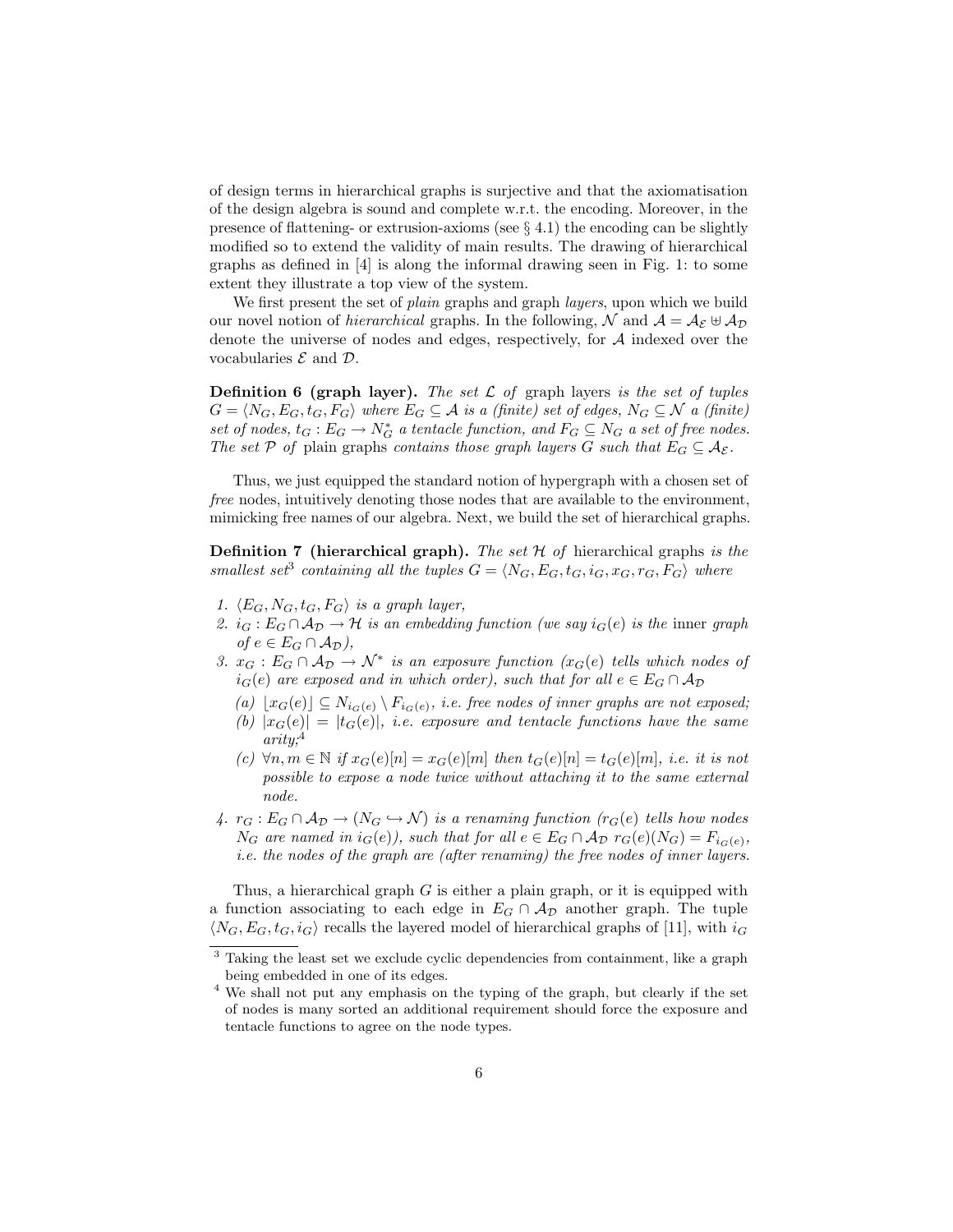

Fig. 2. A hierarchical graph (left) and its simplified representation (right)

being the function that embeds a graph (of a lower layer) inside an edge. Node sharing is introduced by the graph component  $F_G$  and the renaming function  $r_G$ , inspired by the graphs with (cospan-based) interfaces of [15]. In practice, we shall often assume that  $r_G(e)$  (when defined) is the ordinary inclusion: the general case is useful for embedding (and reuse) graphs without renaming their nodes.

Example 2. Consider the last term of Example 1 and its informal graphical representation on Fig. 1 (right). Its actual interpretation as a hierarchical graph appears in Fig. 2 (left) decorated with the most relevant annotations (the tentacle, exposition and renaming functions for the two hierarchical edges). As witnessed by Fig. 2 (right), we can introduce convenient shorthands, such as dotted lines for mapping parameters, node-sharing represented by unique nodes and tentacles crossing the hierarchy levels, dropping the order of tentacles in favour of graphical decorations (missing or different heads and tails) to get a simplified notation that still retains all the relevant information. Note that such a simplified representation is very close to the informal notation shown in Fig. 1.

The above example should highlight that the algebra is providing a simple syntax that hides the complexities of our hierarchical model. The syntax can then be used in definitions, proofs and transformations in a much more friendly way than would be the case when working directly with the actual graphs.

We now present the interpretation of terms as graphs. In the definition below we assume that subscripts refer to the corresponding encoded graph. For instance,  $\llbracket \mathbb{G} \rrbracket = \langle N_{\mathbb{G}}, E_{\mathbb{G}}, t_{\mathbb{G}}, i_{\mathbb{G}}, x_{\mathbb{G}}, r_{\mathbb{G}}, F_{\mathbb{G}} \rangle.$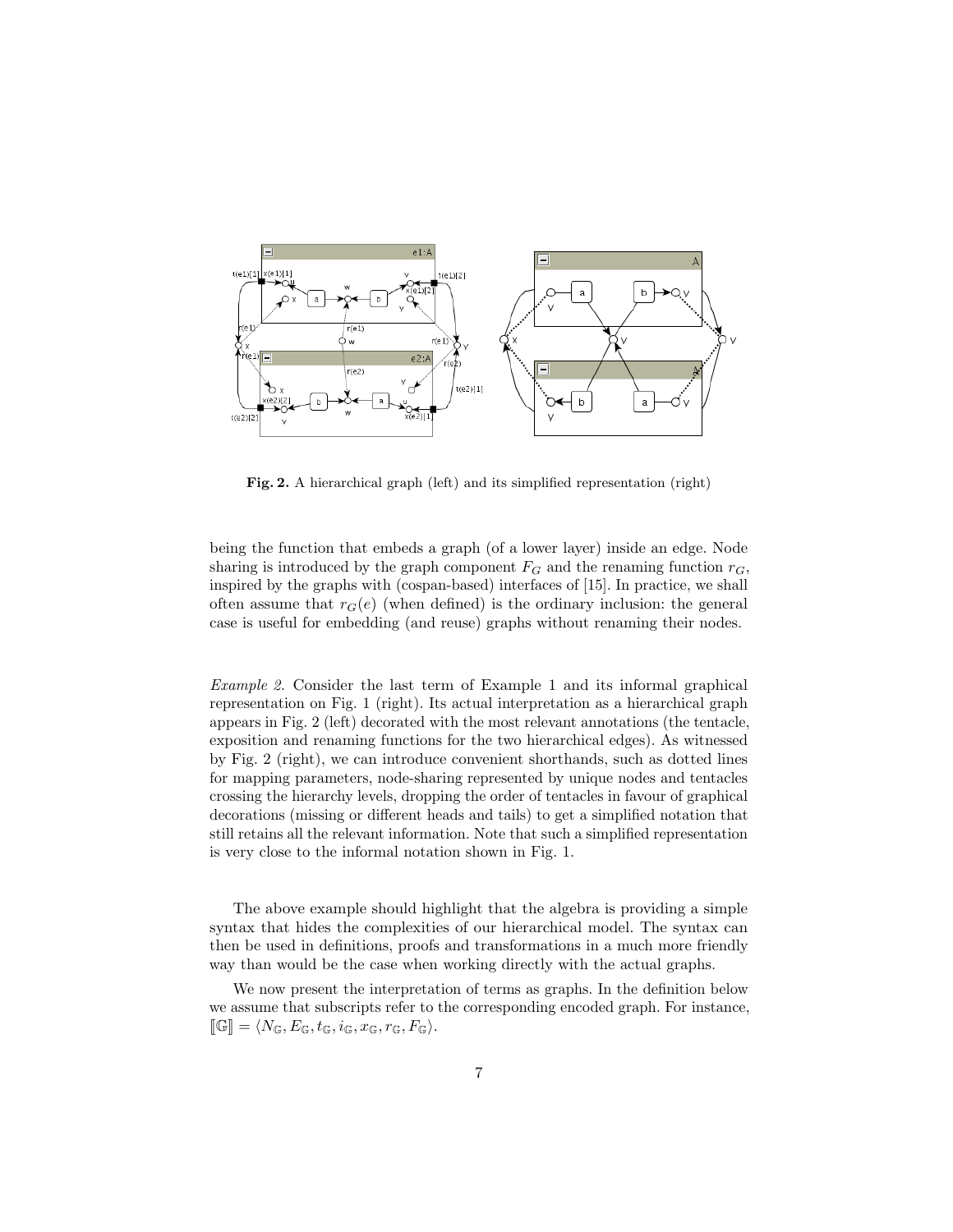**Definition 8 (graph interpretation).** The encoding  $\llbracket \cdot \rrbracket$ , mapping well-formed terms into graphs, is the function inductively defined as

$$
\begin{array}{ll} \hspace{0.5cm} \left\|x\right\|=\langle\{x\},\emptyset,\bot,\bot,\bot,\bot,\{x\}\rangle & \left[\!\!\!\left[l(\overline{x})\right]\!\!\right]=\langle\!\!\left[\overline{x}\right],\{e'\},\bot,\bot,\bot,\bot,\lfloor\overline{x}\rfloor\rangle\\ \hspace{0.5cm}\left[\!\!\!\left[\mathbb{G}\right]\!\!\right]\equiv\left[\!\!\!\left[\mathbb{G}\right]\!\!\right]\oplus\left[\!\!\!\left[\!\!\!\left[\mathbb{H}\right]\!\!\right]\!\!\right] & \left[\!\!\!\left[0\right]\!\!\right]=\langle\!\!\!\left(\emptyset,\emptyset,\bot,\bot,\bot,\bot,\bot,\lfloor\overline{x}\rfloor\right)\rangle\\ \hspace{0.5cm}\left[\!\!\!\left(\nu x\right)\!\mathbb{G}\right]\equiv\langle N_{\mathbb{G}},E_{\mathbb{G}},t_{\mathbb{G}},x_{\mathbb{G}},r_{\mathbb{G}},F_{\mathbb{G}}\setminus x\rangle\\ \hspace{0.5cm}\left[\!\!\!\left[L_{\overline{x}}[\mathbb{G}]\langle\overline{y}\rangle\right]\!\!\right]=\langle N_{\mathbb{G}},\{e\},e\mapsto\overline{y},e\mapsto\left[\!\!\!\left[\!\!\left[\mathbb{G}\right]\!\!\right]\oplus\left[\!\!\!\left[\!\!\left[\overline{y}\right]\right]\!\!\right],e\mapsto\overline{x},e\mapsto id_N,(F_{\mathbb{G}}\setminus\left[\overline{x}\right])\cup\left[\overline{y}\right]\rangle \end{array}
$$

where  $e' \in \mathcal{A}_{\mathcal{E}}$  and  $e \in \mathcal{A}_{\mathcal{D}}$ ,  $\perp$  denotes the empty function, and  $G \oplus H$  is a graph composition operation that build the disjoint union of G and H up to their common free nodes (see  $\vert 4 \vert$  for the full definition).

The encoding into (plain) graphs of the empty design, isolated nodes and single edges is trivial. Node restriction consists of removing the restricted node from the set of free nodes. The encoding of the parallel composition is as expected: a disjoint union of the corresponding hierarchical graphs up to common free nodes, plus a possible saturation of the sub-graphs with the nodes now appearing in the top graph layer. A hierarchical edge (last two rows) is basically a graph with a single edge (which is mapped to the corresponding body graph) and a copy of the free nodes of the body graph (properly mapped to the corresponding copies in the body), while adding the names  $|\overline{y}|$  among the free ones.

The main result in [4] shows that the encoding is sound and complete, meaning that equivalent terms are mapped to isomorphic graph (and vice versa).

**Theorem 1 (cf. [4]).** Let  $\mathbb{G}_1$ ,  $\mathbb{G}_2$  be well-formed terms generated by the design algebra. Then,  $\mathbb{G}_1 \equiv_d \mathbb{G}_2$  if and only if  $[\![\mathbb{G}_1]\!]$  is isomorphic to  $[\![\mathbb{G}_2]\!]$ .

Moreover, the encoding is surjective.

**Proposition 2 (cf. [4]).** Let G be a graph. Then, there exists a well-formed term  $\mathbb G$  generated by the design algebra such that G is isomorphic to  $[\mathbb G]$ .

#### 3.2 Side-view model

The graphs-within-edges model corresponds, to some extent, to the top-view of the system. Another possibility is to take a side-view of the system, where containment is traced by dependencies between items in different layers (analogous to the representation of inheritance via arrows in UML class diagrams).

In [3] we have followed the side-view approach to interpret (a slight variation of) the algebra in  $\S 2$  over a class of graphs already available in the literature, called gs-graphs [14]. Roughly, gs-graphs are an extension of term-graphs [1] tailored to many-sorted hypersignatures. Moreover, in the formalisation of the model we have exploited the algebraic structure of gs-graph in terms of the so-called gs-monoidal theories [8]. Here we extend [3] to the design algebra of Def. 1 that allows for a more general form of interface.

While we refer the interested reader to [3] for most technical details, the main idea is to take a signature  $\Sigma_{\mathcal{D},\mathcal{E}}$  whose sorts correspond to node sorts and whose operators correspond to the labels of edges. One additional sort  $\bullet$  is also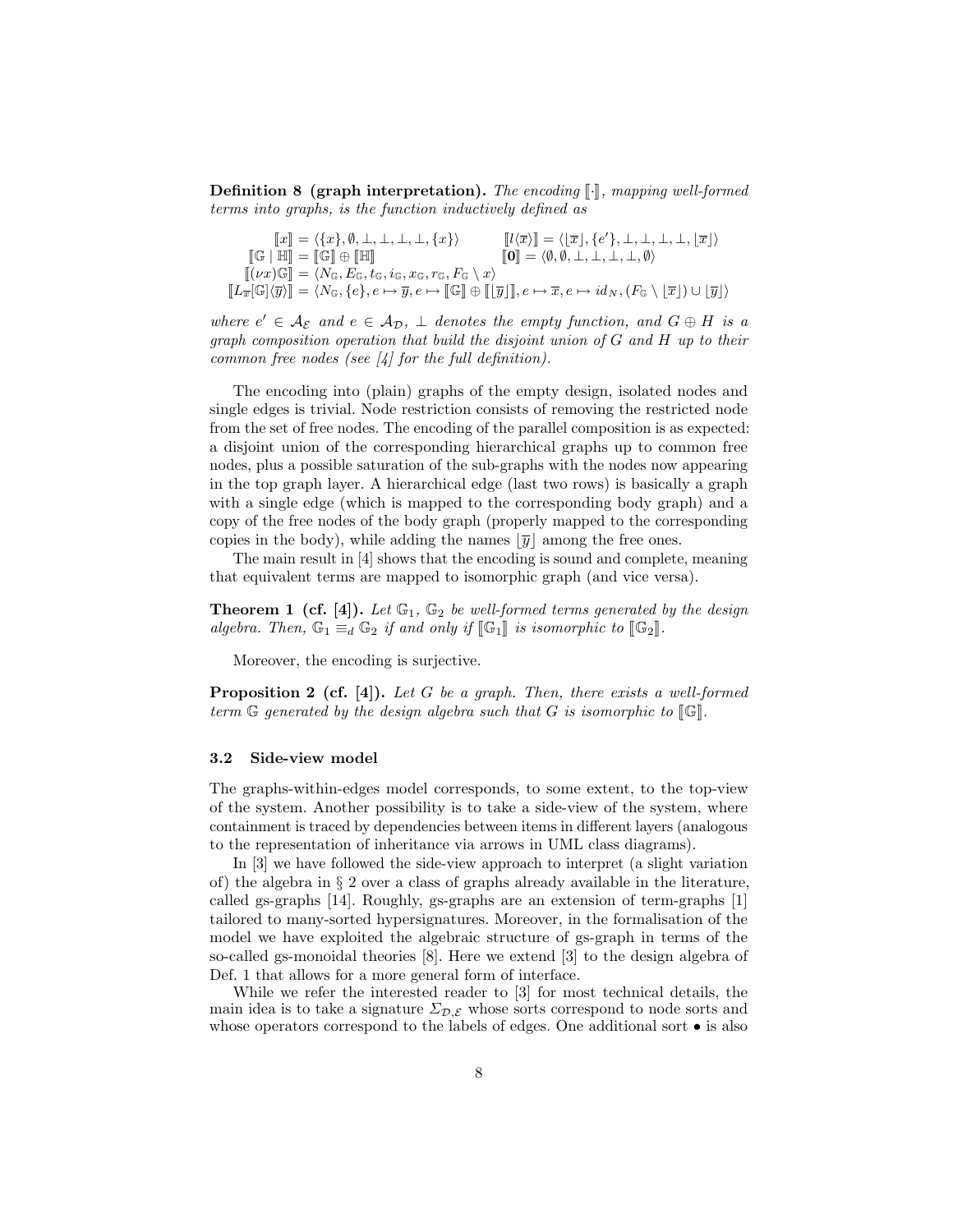$$
(op) \frac{f \in \Sigma_{u,v}}{f: u \to v} \qquad (id) \frac{u \in S^*}{id_u: u \to u} \qquad (bang) \frac{u \in S^*}{!_u: u \to \epsilon} \qquad (dup) \frac{u \in S^*}{\nabla_u: u \to uu}
$$

$$
(sym) \frac{u, v \in S^*}{\rho_{u,v}: uv \to vu} \qquad (seq) \frac{t: u \to v \quad t': v \to w}{t; t': u \to w} \qquad (par) \frac{t: u \to v \quad t': u' \to v'}{t \otimes t': uu' \to vv'}
$$

Fig. 3. Inference rules of gs-monoidal theories

introduced to represent "locations" within the hierarchy. Formally, for nodes sorted over S and edges labelled over  $\mathcal{D} \cup \mathcal{E}$ , we let  $S^{\bullet} = S \cup \{ \bullet \}$ , assuming that •  $\notin S$ , and let  $\Sigma_{\mathcal{D},\mathcal{E}}$  denote the signature over  $S^{\bullet}$  defined as follows:

$$
\Sigma_{\mathcal{D},\mathcal{E}} = \{l : \bullet, ar(l) \to \epsilon \mid l \in \mathcal{E}\} \cup \{L : \bullet, ar(L) \to \bullet, ar(L) \mid L \in \mathcal{D}\} \cup \{\nu_s : \bullet \to s \mid s \in S\}
$$

Thus, each hierarchical edge  $L \in \mathcal{D}$  defines an operator  $L \in \Sigma_{\mathcal{D},\mathcal{E}}$  that takes as arguments a location and the list of actual parameters and returns a location and the list of formal parameters (i.e., it provides the inner graph with the location where to reside and with a local environment). Of course, the type and number of parameters corresponds to the rank of  $L$ . Plain edges  $l$  provide no result (their co-arity is  $\epsilon$ , the empty list)

By analogy with the well-known construction that given an ordinary signature allows to define its initial model as the free cartesian category of terms over that signature, starting from  $\Sigma_{\mathcal{D},\mathcal{E}}$  we can generate the so-called free gs-monoidal theory  $GS(\Sigma_{\mathcal{D},\mathcal{E}})$ , that accounts for all the gs-graphs that can be defined over the signature  $\Sigma_{\mathcal{D},\mathcal{E}}$ : differently from cartesian categories, gs-monoidal categories account for the sharing of sub- terms/graphs and for the presence of hidden subterms/graphs.

The expressions of interest are generated by the rules depicted in Fig. 3: they are obtained from some basic (families of) terms by closing them with respect to sequential (seq) and parallel (par) composition. By rule (op), the basic terms include one generator for each operator of the signature: these can be considered as the elementary bricks of our expressions, and conceptually correspond to the hyperedges of the term graphs. All other basic terms define the wires that can be used to build our graphs: the identities (id), the dischargers (bang), the duplicators (dup) and the *symmetries* (sym).

Note that expressions  $t$  are "typed" over pairs of lists of sorts and that their types determine the admissibility of sequential composition. For  $t : u \to v$ , with respect to our intuitive view of systems, the *source u* expresses the top-interface of t, that must be matched when embedding the expression in a larger context; the target v expresses the inner-interface, that constrains the admissible sub-graphs that can be placed below t; sequential composition represents the placing of one system (e.g.  $t': v \to w$ ) below another (e.g.  $t; t'$ ).

**Definition 9 (gs-monoidal theory).** Given a hypersignature  $\Sigma$  over a set of sorts S, the associated gs-monoidal theory  $\mathbf{GS}(\Sigma)$  is the category whose objects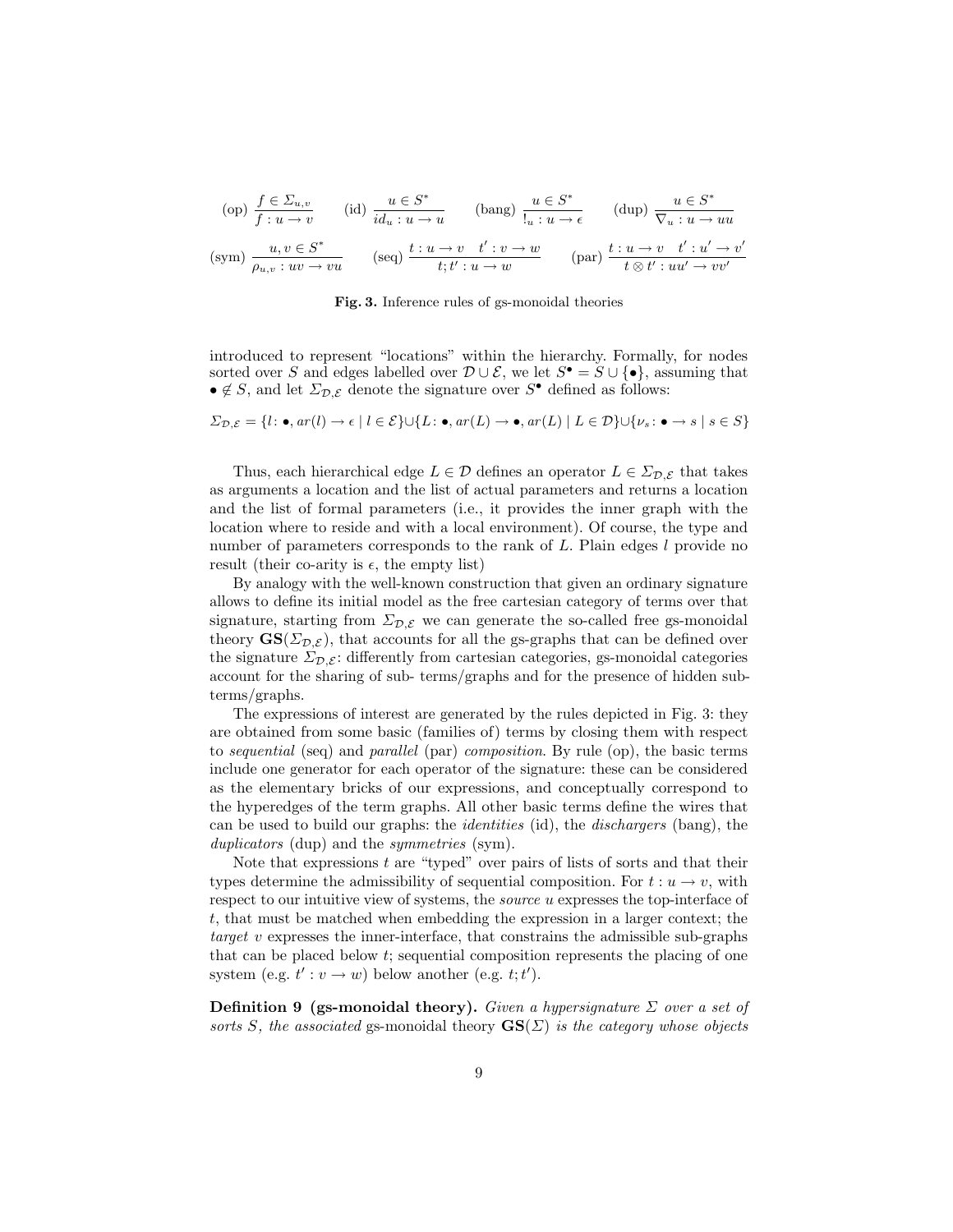are the elements of  $S^*$ , and whose arrows are equivalence classes of gs-monoidal terms, i.e., terms generated by the inference rules in Fig. 3 subject to the following conditions

- identities and sequential composition satisfy the axioms of categories: [identity]  $id_u$ ;  $t = t = t$ ;  $id_v$  for all  $t : u \rightarrow v$ ; [associativity]  $t_1$ ;  $(t_2; t_3) = (t_1; t_2)$ ;  $t_3$  whenever any side is defined,
- $\otimes$  is a monoidal functor with unit id<sub>e</sub>, i.e. it satisfies: [functoriality]  $id_{uv} = id_u \otimes id_v$ , and  $(t_1 \otimes t_2)$ ;  $(t'_1 \otimes t'_2) = (t_1; t'_1) \otimes (t_2; t'_2)$  whenever both sides are defined,  $[\text{monoid}] \quad t \otimes id_{\epsilon} = t = id_{\epsilon} \otimes t \quad t_1 \otimes (t_2 \otimes t_3) = (t_1 \otimes t_2) \otimes t_3$  $\rho$  is a natural transformation, i.e. it satisfies: [naturality]  $(t \otimes t')$ ;  $\rho_{v,v'} = \rho_{u,u'}$ ;  $(t' \otimes t)$  for all  $t : u \to v$  and  $t' : u' \to v'$ and furthermore it satisfies:  $[\text{symmetry}] \quad (id_u \otimes \rho_{v,w}) \; ; \; (\rho_{u,w} \otimes id_v) = \rho_{u \otimes v,w} \qquad \rho_{u,v} \; ; \; \rho_{v,u} = id_{u \otimes v}$  $\rho_{\epsilon,u} = \rho_{u,\epsilon} = id_u$  $\nabla$  and ! satisfy the following axioms: [unit]  $!_{\epsilon} = \nabla_{\epsilon} = id_{\epsilon}$  $[\text{duplication}] \quad \nabla_u \; ; \; (id_u \otimes \nabla_u) = \nabla_u \; ; \; (\nabla_u \otimes id_u) \qquad \nabla_u \; ; \; (id_u \otimes !_u) = id_u$  $\nabla_u$ ;  $\rho_{u,u} = \nabla_u$  $[\text{monoidality}] \nabla_{uv}$ ;  $(id_u \otimes \rho_{v,u} \otimes id_v) = \nabla_u \otimes \nabla_v \qquad \vdots$ uv = $\vdots_{uv}$  =! $_u \otimes \vdots$

We call a *wiring* any arrow of  $\mathbf{GS}(\Sigma)$  which is obtained from the rules of Fig. 3 without using rule (op). Notice that the definition of wiring is well-given, because any operator symbol introduced by rule (op) is preserved by all the axioms of the theory. Notably, the wirings of  $GS(\Sigma)$  from u to v are in bijective correspondence with the set of functions  $\{k : |v| \to |u| \mid u[k(i)] = v[i] \text{ for all } 1 \leq i \leq |v|\}$ , where for an ordinal  $n \in \mathbb{N}$ , we write  $\overline{n}$  for the set  $\{1, \ldots, n\}$ .

The key consequence is that when drawing gs-graphs, we can abstract away from the way and order in which tentacles cross each other, because the axioms of gs-monoidal theories establish the equivalence of all drawings representing the same (set of) connections.

Then, each term  $\mathbb G$  is translated to a gs-graph having  $\bullet$  followed by (a linearisation of) the sorts of free nodes  $fn(\mathbb{G})$  as source interface and the empty list of sorts  $\epsilon$  as target interface. To fix the set-to-list correspondence between  $fn(\mathbb{G})$  and the source interface, we exploit the concept of an *assignment*.

**Definition 10 (Assignment).** An assignment is a function  $\sigma \in \bigcup_{n\in\mathbb{N}}\{f: \underline{n} \to \infty\}$  $\mathcal{X} \times S \mid f$  is injective}. An assignment  $\sigma: \underline{n} \to \mathcal{X} \times S$  for a given  $n \in \mathbb{N}$  is uniquely determined by a list of nodes without repetitions (because it is injective), namely  $\sigma(1), \sigma(2), \ldots, \sigma(n)$ : we shall often represent it this way and write  $x : s \in \sigma$ as a shorthand for  $x : s$  belonging to imp( $\sigma$ ), the image of  $\sigma$ .

In the following, by  $\tau(\sigma)$  we denote  $\tau(\sigma(1), \sigma(2), \ldots, \sigma(n))$ , i.e., the sequence of sorts of the nodes in  $img(\sigma)$ . Furthermore, for a given list of nodes  $\overline{y} \in (\mathcal{X} \times S)^*$ and an assignment  $\sigma$  such that  $|\overline{y}| \subseteq img(\sigma)$ , we let  $k_{\overline{y}}^{\sigma} : |\overline{y}| \to |\sigma|$  be the function such that  $k_{\overline{y}}^{\sigma}(i) = \sigma^{-1}(\overline{y}|_i)$  for all  $0 < i \leq |\overline{y}|$ .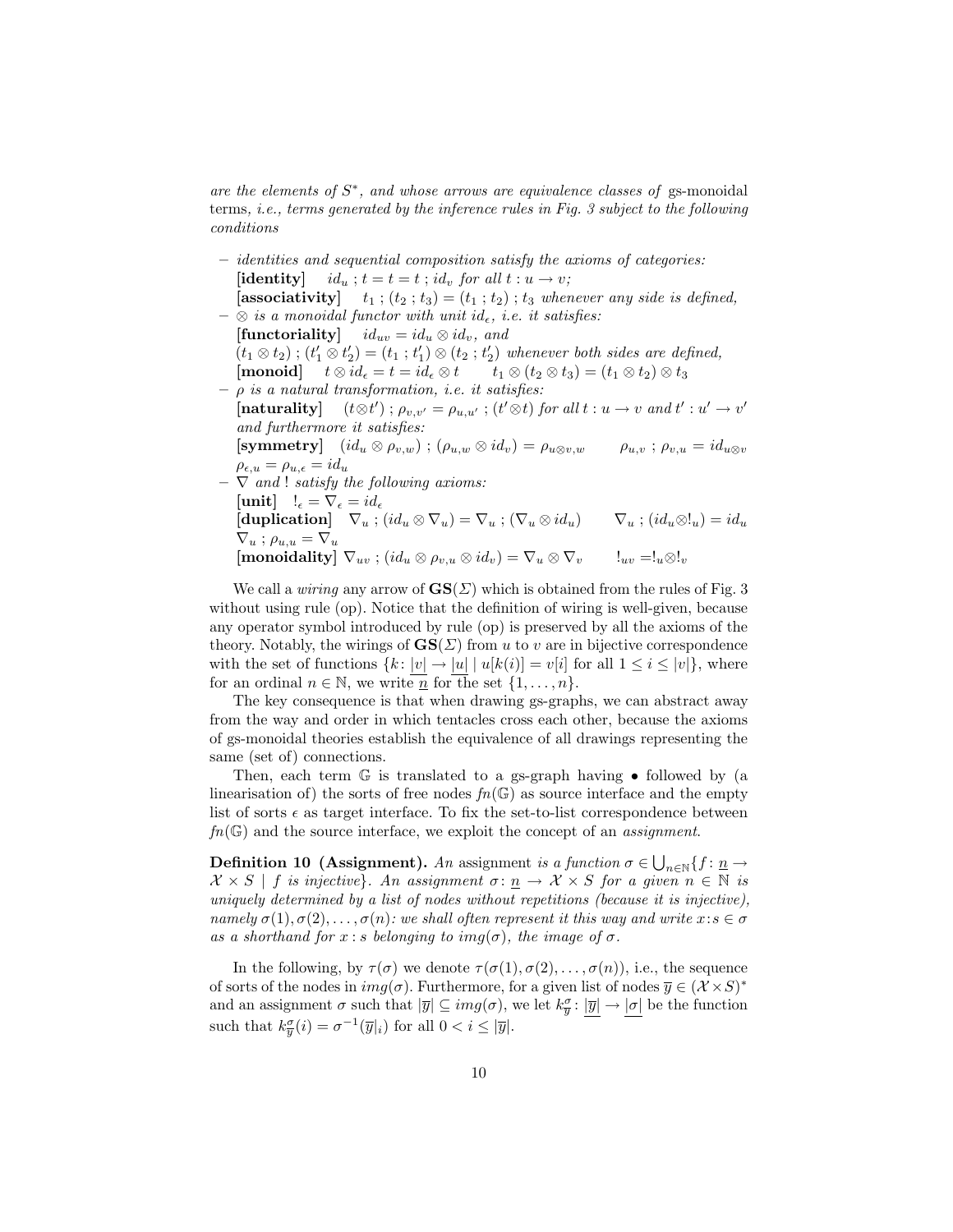**Definition 11 (GS-graph encoding).** Given an assignment  $\sigma = x_1 : s_1, \ldots, x_n$ :  $s_n$  and a term  $\mathbb G$  with  $fn(\mathbb G) \subseteq img(\sigma)$  such that all its bound variables carry different names<sup>5</sup> (also different from the names in  $\sigma$ ), we define the gs-graph  $[\![\mathbb{G}]\!]_{\sigma} : \bullet, \tau(\sigma) \to \epsilon$  by structural induction as follows (assuming that  $\otimes$  has conventional precedence over ;):

- $\llbracket \mathbf{0} \rrbracket_{\sigma} = \llbracket x : s \rrbracket_{\sigma} =:_{\bullet, \tau(\sigma)} : \bullet, \tau(\sigma) \to \epsilon$
- $\begin{bmatrix} \lbrack l(\overline{y}) \rbrack_{\sigma} = id_{\bullet} \otimes wir(k_{\overline{y}}^{\sigma}) \end{bmatrix}$ ;  $l : \bullet, \tau(\sigma) \to \epsilon$ , where the expression wir $(k_{\overline{y}}^{\sigma}) :$  $\tau(\sigma) \to ar(l)$  is the wiring uniquely determined by  $k_{\overline{y}}^{\sigma}$ :  $|ar(b)| \to |\sigma|$ .
- $-I[[L_{\overline{x}}[G]\langle\overline{y}\rangle]]_{\sigma} = id_{\bullet} \otimes \nabla_{\tau(\sigma)}$ ;  $(id_{\bullet} \otimes wir(k_{\overline{y}}^{\sigma})$ ;  $L) \otimes id_{\tau(\sigma)}$ ;  $[\mathbb{G}]_{\overline{x},\sigma} : \bullet, \tau(\sigma) \to \epsilon$ ,<br>where w.l.o.g. we assume  $[\overline{x}] \cap [\sigma] = \emptyset$  and the expression wir $(k_{\overline{y}}^{\sigma}) : \tau(\sigma) \to \epsilon$  $ar(L)$  is the wiring uniquely determined by  $k_{\overline{y}}^{\sigma}$ :  $|ar(b)| \rightarrow |\sigma|$ .
- $[\![\mathbb{G}]\!]_{\sigma}^{\sigma} = \nabla_{\bullet,\tau(\sigma)}$  ;  $[\![\mathbb{G}]\!]_{\sigma} \otimes [\![\mathbb{H}]\!]_{\sigma} : \bullet, \tau(\sigma) \to \epsilon$

$$
-[[(\nu x:s)\mathbb{G}]_{\sigma} = [[\mathbb{G}]]_{\sigma} : \bullet, \tau(\sigma) \to \epsilon \text{ if } x:s \notin fn(\mathbb{G})
$$

 $-\left[\left(\nu \ x : s\right) \mathbb{G}\right]_{\sigma} = \left(\nabla_{\bullet} : id_{\bullet} \otimes \nu_{s}\right) \otimes id_{\tau(\sigma)}; \left[\mathbb{G}\right]_{x:s,\sigma} : \bullet, \tau(\sigma) \to \epsilon \text{ otherwise,}$ where w.l.o.g. we assume  $x : s \notin |\sigma|$ .

Note that although  $[\![0]\!]_{\sigma}$  and  $[\![x:s]\!]_{\sigma}$  are defined in the same way, the first is defined for any  $\sigma$ , while the second one is defined only if  $x : s \in \sigma$ .

**Theorem 2 (cf. [3]).** Let  $\mathbb G$  and  $\mathbb H$  be two terms such that  $\mathbb G \equiv_{\mathbb D} \mathbb H$  iff for any assignment  $\sigma$  we have  $\mathbb{G}_{\sigma} = \mathbb{H}_{\sigma}$ .

Contrary to the encoding in  $\S 3.1$  the encoding applies to a restricted class of terms and is not surjective: The crucial fact is that the scoping discipline of restriction restricts the visibility of a localised nodes  $x : s$  in such a way that it cannot be used from edges outside the one where  $(\nu x : s)$  appears, but such a node scoping discipline has no counterpart in gs-graphs. This fact suggests that our algebra can serve to characterise exactly those term graphs with well-scoped references to nodes.

We conclude by sketching in Fig. 4 the gs-graphs corresponding to the two hierarchical graphs in Fig. 1:  $A[(vw)(a\langle x, w \rangle \mid a\langle w, y \rangle)]\langle x, y \rangle$  on the left, and  $(vw)(A_{u,v}[\mathbb{G}|\langle x,y\rangle| A_{u,v}[\mathbb{G}|\langle y,x\rangle])$  on the right (for  $\mathbb{G} = a\langle u,w\rangle | a\langle w,v\rangle).$ The drawing is decorated with: an external dashed line enclosing the gs-graph and emphasising its interface, the names of free nodes available, some dotted lines suggesting the correspondence between actual and formal parameters of A-labelled edges. Such a decoration is not part of the formal definition and has the only purpose to ease the intuitive correspondence with Fig. 1.

<sup>&</sup>lt;sup>5</sup> This also means that in any occurrence of  $L_{\overline{x}}[\mathbb{G}]$  the list  $\overline{x}$  has no repetitions.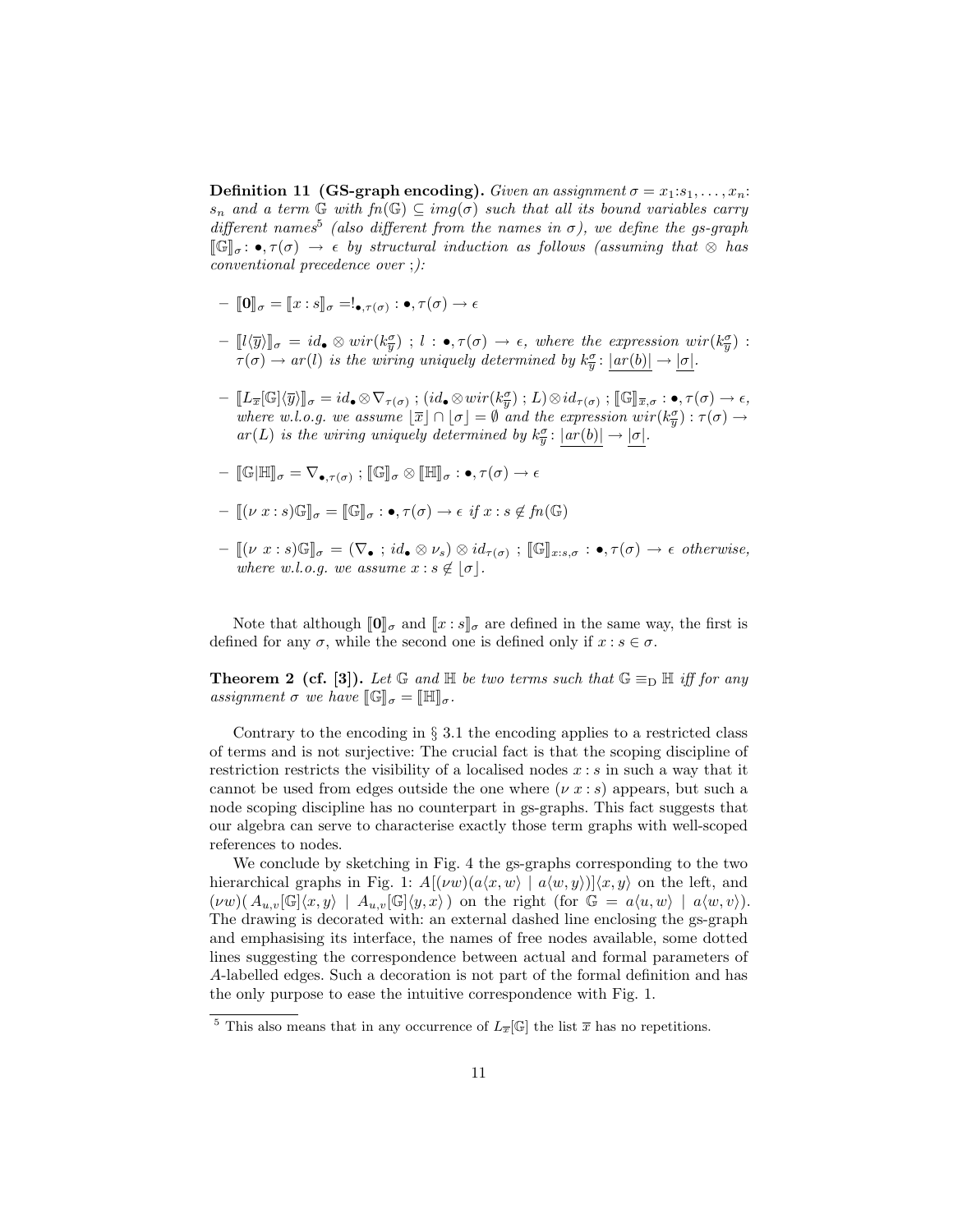

Fig. 4. Hierarchical structure as gs-monoidal terms

### 4 Applications to Service-Oriented Systems

This section presents one possible application of our approach, namely the graphical encoding of process calculi. We first discuss some methodological aspects and then show two examples, where the emphasis is respectively on the hierarchical nature of transactions and sessions.

### 4.1 Encoding methodology

The main idea for defining graphical encoding of process calculi is to interpret process constructors as derived operators of our algebra. In that manner, each process term corresponds to a graph term, and hence to a hierarchical and gs-graph offering both a top and a side view of the same process. Moreover, if the interpretation faithfully captures the structural congruence of the calculus with the axioms of the graph algebra we obtain a nice result: congruent processes uniquely correspond to isomorphic graphs, and vice versa.

Each derived operator defines thus a graph operation that introduces items (nodes and edges). The first step of our methodology is fixing the set of node sorts, edge labels and design labels. Nodes are typically used to represent channels and control points and are sorted accordingly, while plain edges represent constructs such as atomic activities. Instead, inherently hierarchical constructors like session and transaction scopes are represented by designs.

Moreover, other design sorts can be introduced (i.e. one for each syntactical category of the calculus) to play the role of type annotations and constrain the applicability of derived operators, but they must be removed once the graphs are composed. For instance, parallel composition and non-deterministic choices are typically interpreted as graph operations that do not introduce any graph item, thus reflecting the axioms associated to such operations (associativity and commutativity).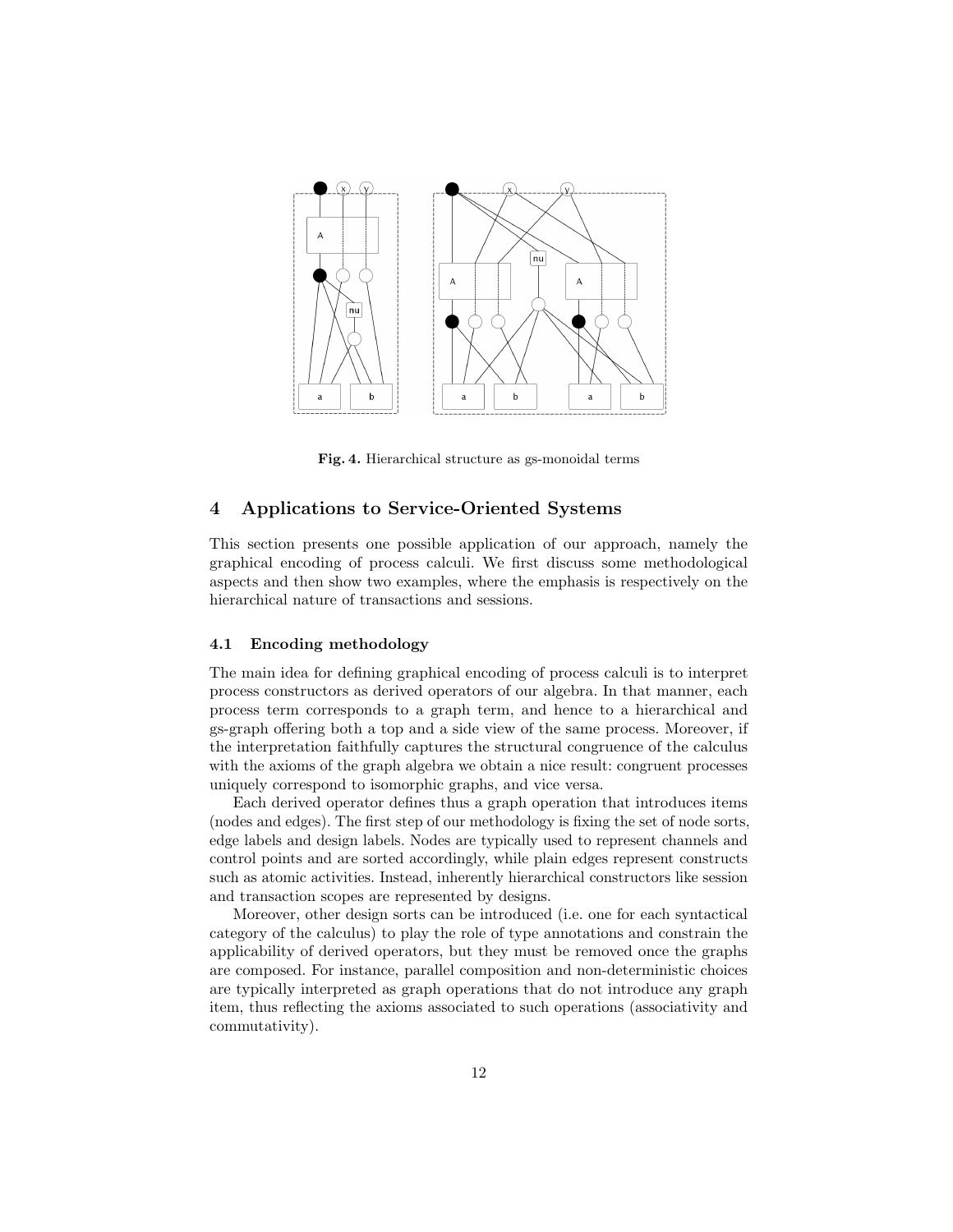The removal of such annotations is done by introducing flattening axioms, which implicitly remove (by performing some kind of hyper-edge replacement [12]) those edges satisfying a specific membership predicate (i.e. being typed with the annotation sorts).

Definition 12 (flattening axiom). The flattening axiom flat<sub>L</sub> for a design label L is  $L_{\overline{x}}[\mathbb{G}]\langle\overline{y}\rangle \equiv \mathbb{G}\{\overline{y}/\overline{x}\}.$ 

It is evident that when flat<sub>L</sub> is considered, then  $L$ -labelled edges are immaterial. Flattening is fundamental in order to characterise classes of graphs by means of derived operators. Indeed, flattening is used in all encondings, where some design labels are used just for the sake of composing various classes of processes and not really to build scopes. So nesting has two roles: as a means to enclose a graph and as a sort of typed interface to enable disciplined graph compositions. The presence of flattening axioms makes the first role immaterial.

Another kind of axioms that are sometimes useful to be included in the structural congruence are extrusion axioms.

Definition 13 (extrusion axiom). The extrusion axiom extremed for a design label L is  $L_{\overline{x}}[(\nu z)\mathbb{G}\langle\overline{y}\rangle] \equiv (\nu z)L_{\overline{x}}[\mathbb{G}]\langle\overline{y}\rangle$ , where  $z \notin |\overline{x}| \cup |\overline{y}|$ .

Extrusion axioms are needed to handle those calculi in which name restriction is not localised inside a scope or it is allowed to cross the boundaries of some scopes, as it may happen for some process calculi. Indeed, we shall see in § 4.3 how extrusion axioms are used to capture extrusion for some scope constructs.

Note that the addition of axiom flat, also implies the validity of axiom extr. hence in the following we assume that for each label L exactly one of the following cases applies: either only the extrusion or only the flattening axiom for L is present; or none of flat<sub>L</sub> and extr<sub>L</sub> is present. Of course the presence of such axioms for a chosen set of labels is often fundamental for the soundness of the encoding.

#### 4.2 Transaction Workflows

We consider in this section the nested sagas with programmable compensations of [6], a calculus for long running transactions that aims at providing a core language for composing activities into *sagas* (atomic transactions) or *processes* (non-atomic compensable activities). Formally, the syntax of sagas is as follows.

**Definition 14 (sagas syntax).** Let  $\Lambda$  be a set of atomic activities ranged over by a. The sets  $S$  of sagas and  $P$  of compensable processes are all the terms generated by S and P in the grammar below, respectively.

 $S \nightharpoonup := a \mid \{P\}$   $P \nightharpoonup := S\%S \mid P; P \mid P \mid P$ 

For the sake of simplicity, with respect to the original presentation we neglect the introduction of nil processes and non-compensable activities. A saga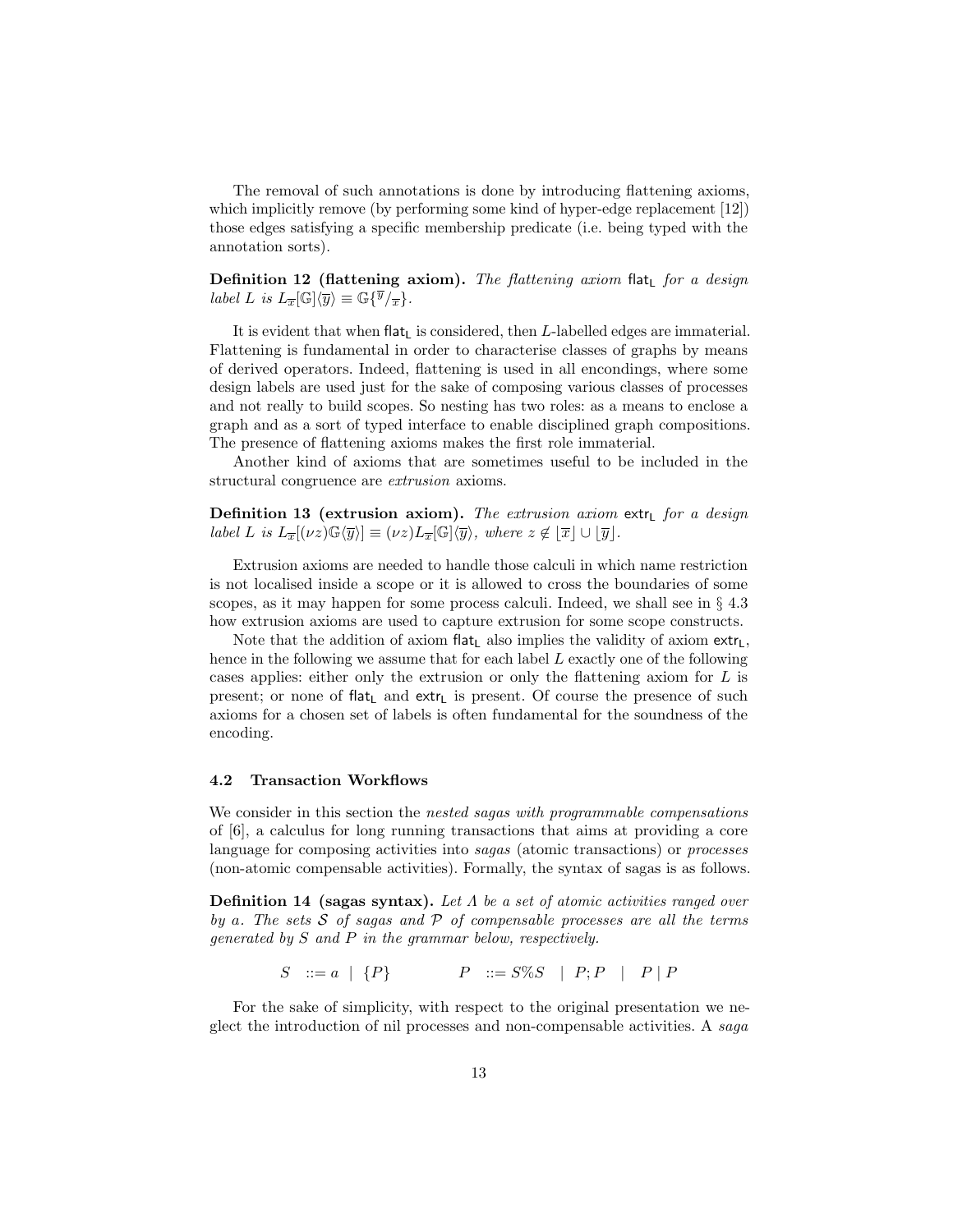

Fig. 5. Type graph for sagas

is an atomic activity or an arbitrarily complex transaction built out from a compensable processes. A basic process  $A\%B$  is built by declaring a saga A as an ordinary flow and equipping it with another saga  $B$  as its compensation flow. The calculus provides also primitives for composing processes in sequence and parallel (split&join).

Definition 15 (sagas structural congruence). The structural congruence for sagas is the relation  $\equiv_S \subseteq \mathcal{P} \times \mathcal{P}$ , closed under sagas construction, inductively generated by the following set of axioms (for any  $P, Q, R \in \mathcal{P}$ ):

| $P$ ; $(Q; R) \equiv (P; Q); R$ | (sA1) |
|---------------------------------|-------|
| $P \mid Q \equiv Q \mid P$      | (sA2) |
| $P (Q R) \equiv (P Q) R$ (sA3)  |       |

Encoding sagas. We now define the graphical encoding of sagas. As explained, the first step is to interpret syntactical categories of the calculus as suitable design labels and constructors as derived operators over our graph algebra. In this case we decide to introduce design labels  $N$  for Nested sagas,  $S$  for Sagas, P for compensable Pairs and T (Transactions) for compensable processes. Note that N can be read as a subsort of S, while P as a subsort of T. Figure 5 illustrates the shapes of the nodes and boxes we shall exploit. We have chosen an arity of four tentacles for pairs and transactions to denote the following control points: entry of the ordinary flow (incoming filled arrow), exit of the ordinary flow (outgoing filled arrow), entry of the compensation flow (incoming empty arrow) and exit of the compensation flow (outgoing empty arrow). Activities and sagas are represented by edges with only two tentacles (for the ordinary flow). Note that we have actually a family of activity edges, one for each activity in  $\Lambda$ . Since S and T are just used for composition, we let the flattening axioms flats and flat<sub>T</sub> hold (whence the dotted borders in Fig. 5).

The encoding is formally defined as follows (cf. Fig. 6).

Definition 16 (sagas encoding). The interpretation of the sagas operators over the design algebra is given by

$$
a \stackrel{\text{def}}{=} S_{p,q}[a\langle p,q \rangle]
$$
  
\n
$$
\{Q\} \stackrel{\text{def}}{=} N_{p,q}[(\nu t)Q\langle p,q,t,q \rangle]
$$
  
\n
$$
A \stackrel{\text{def}}{=} B_{p,q,r,s}[A\langle p,q \rangle | B\langle r,s \rangle]
$$
  
\n
$$
Q \; ; \; R \stackrel{\text{def}}{=} T_{p,q,r,s}[(\nu u,v)(Q\langle p,u,v,s \rangle | R\langle u,q,r,v \rangle)]
$$
  
\n
$$
Q \; | \; R \stackrel{\text{def}}{=} T_{p,q,r,s}[Q\langle p,q,r,s \rangle | R\langle p,q,r,s \rangle]
$$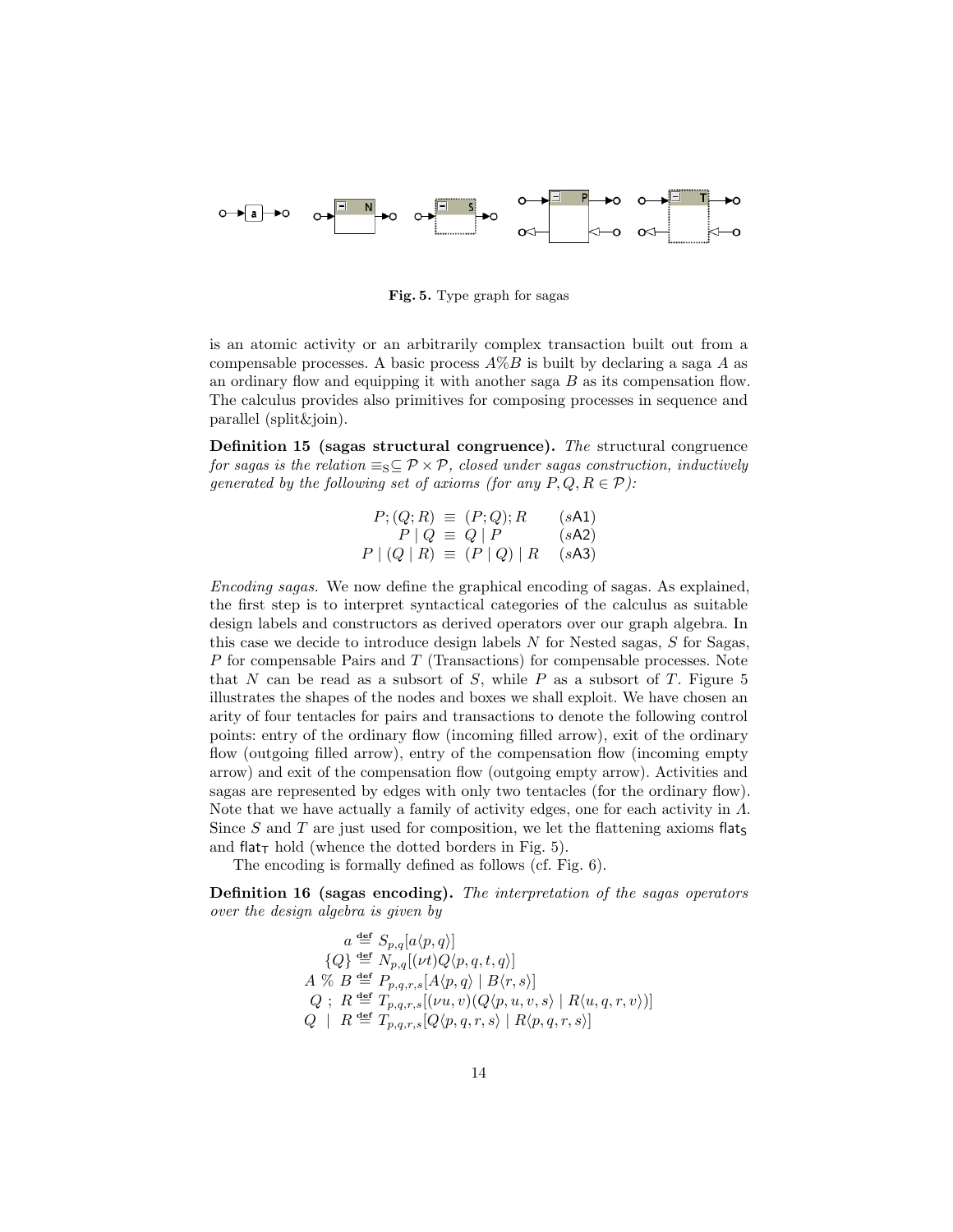

Fig. 6. Graphical interpretation for sagas.

Note again that some primitives of the calculus are considered as material in the encoding, i.e. represented by graph items like edges. This is the case of activities as shown in Fig. 5 and also of compensable pairs and nested sagas. Instead, sequencing and parallel composition (see Fig. 6) are immaterial and their associated axioms are captured by the flattening axioms.

The proposed encoding is sound and complete, i.e. equivalent processes and sagas are mapped into isomorphic graphs as shown in [4].

**Proposition 3 (cf. [4]).** For any  $Q, R \in \mathcal{P}$  we have  $Q \equiv_{\text{S}} R$  iff  $Q \equiv_{\text{D}} R$ .

Example 3. Consider the following example, inspired from [6] of the saga

{acceptOrder%refuseOrder ; ( updateCredit%refundOrder | prepareOrder%updateStock) | {addPoints%skip}%{substractPoints%skip} ) }

The saga is used for modelling a scenario for dealing with purchase orders. The initial activity ( $acceptOrder$ ) handles requests from clients. The next three processes are executed in parallel. The first one (updateCredit) charges the amount of the order to the balance of the client. The second one ( $prepareOrder$ ) handles the packaging of the order and updates the stock. The third one deals with point reward activities: it is formed by a nested saga to update the reward balance of a user (part of a program for accumulating points with purchases). All the activities have a corresponding compensation to undo the actions performed by the successful completion of the activities. Note that activity *addPoints* has a vacuous compensation  $(skip)$  to avoid aborting the purchase when the point accumulation activity aborts due to the absence of a reward account (idem for activity substractPoints). The corresponding hierarchical graph is in Fig. 7.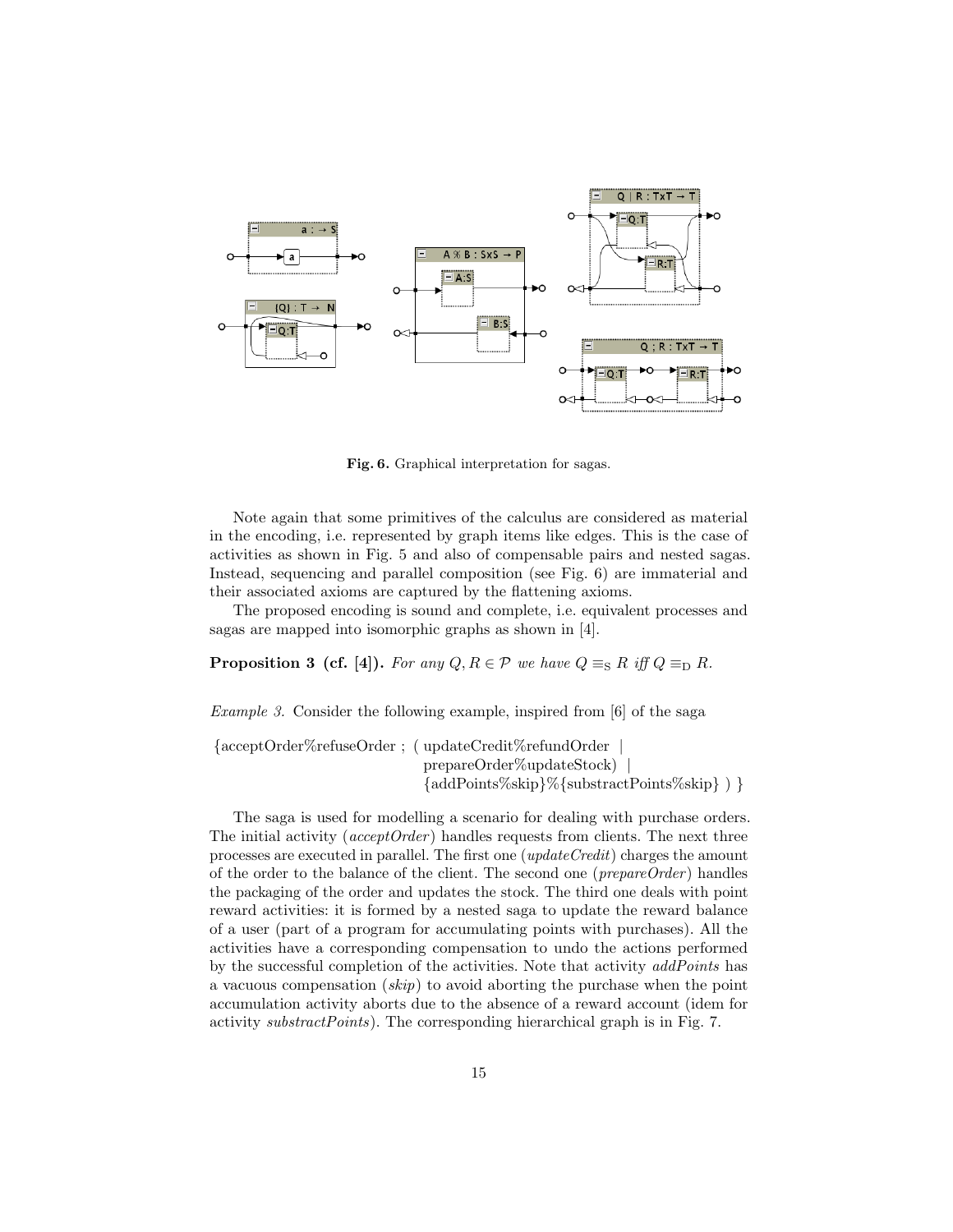

Fig. 7. Graphical encoding of a saga

#### 4.3 Service Sessions

This section sketches the graphical representation of CaSPiS [2], a session-centred calculus developed within Sensoria. We have chosen this calculus since it represents a non-trivial example of the interplay between nesting and linking introduced by nested sessions, pipelines and communication. We briefly overview CaSPiS and we refer the interested readers to [2] for an exhaustive description. We remark that we focus here on the close-free fragment of the calculus and we present a slightly simplified syntax. Both decisions are for the sake of a convenient and clean presentation and constitute no limitation.

**Definition 17 (CaSPiS syntax).** Let  $Z$  be a set of session names,  $S$  a set of service names and  $\mathcal V$  a set of value names. The set  $\mathcal P$  of processes consists of all the terms generated by  $P$  in the grammar below

P ::= 0 | r . P | P > Q | (νw)P | P | P | A.P A ::= s | s | (?x) | hui | hui ↑

where  $s \in \mathcal{S}, r \in \mathcal{Z}, u \in \mathcal{V}, w \in \mathcal{V} \cup \mathcal{Z}$  and x is a value variable.

Service definitions and invocations are written like input and output prefixes in CCS. Thus s.P defines a service s that can be invoked by  $\overline{s}$ .Q. Synchronisation of s.P and  $\bar{s}Q$  leads to the creation of a new session, identified by a fresh name r that can be viewed as a private, synchronous channel binding caller and callee. Since client and service may be far apart, a session naturally comes with two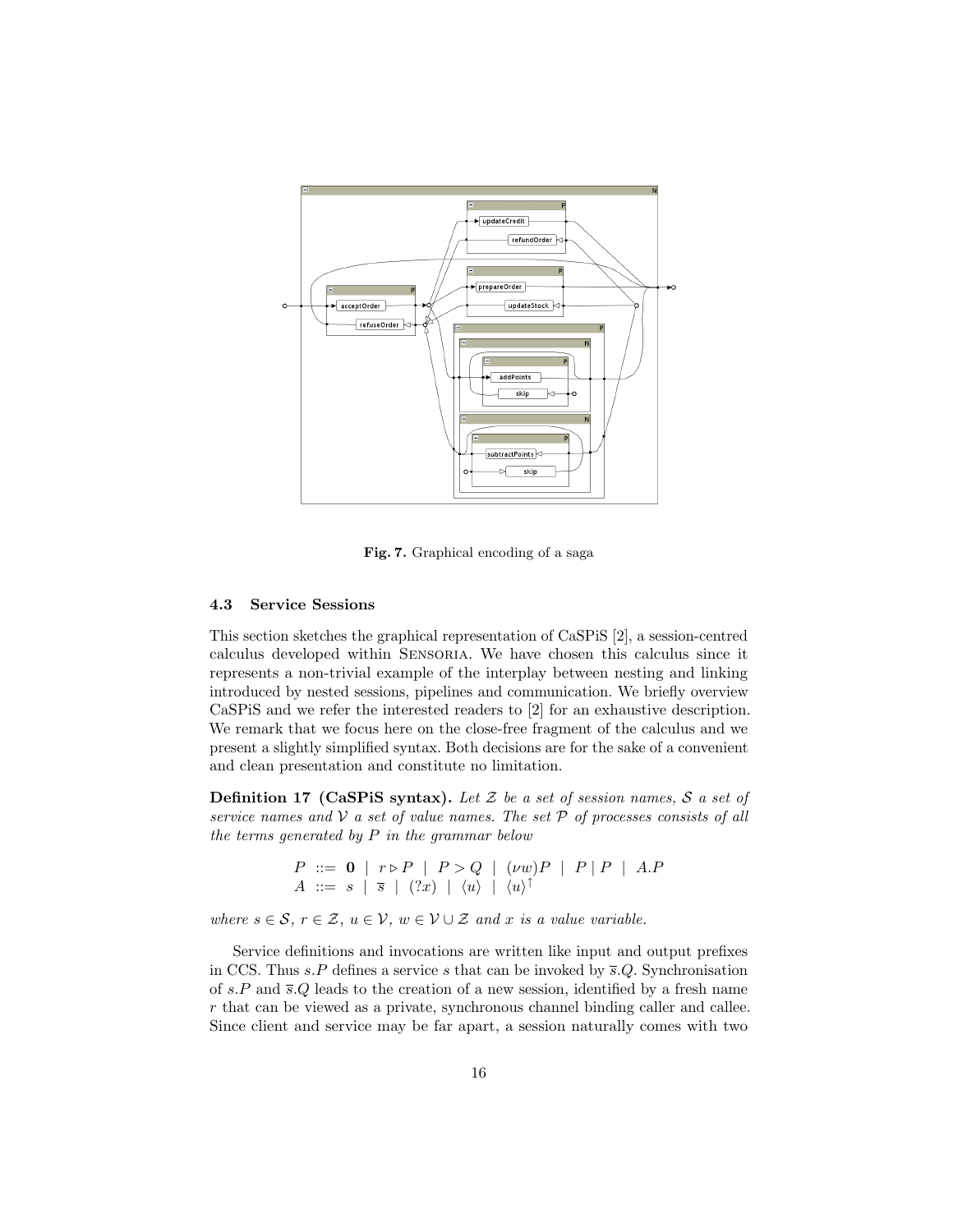sides, written  $r \triangleright P$ , and  $r \triangleright Q$ , with r bound somewhere above them by (*vr*). Rules governing creation and scoping of sessions are based on those of the restriction operator in the  $\pi$ -calculus. Note that nested invocations to services yield separate sessions and thus hierarchies of nested sessions.

When two partner sides  $r \triangleright P$  and  $r \triangleright Q$  are deployed, intra-session communication is done via input and output actions  $\langle u \rangle$  and  $(?x)$ : values produced by P can be consumed by Q, and vice versa.

Values can be returned outside a session to the enclosing environment using the return operator  $\langle \cdot \rangle^{\dagger}$ . Return values can be consumed by other sessions sides, or used locally to invoke other services, to start new activities. Local consumption is achieved using the pipeline operator  $P > Q$ . Here, a new instance of process  $Q$  is activated each time  $P$  emits a value that  $Q$  can consume. Notably, the new instance of Q runs within the same session as  $P > Q$ , not in a fresh one.

Summarising, each CaSPiS process can be thought of as running in an environment providing it different means of communication: one channel for "standard" input, one channel for "standard" output and one channel for returning values one level up.

*Example 4.* Consider the process  $(\nu a)(\nu b)(a\triangleright (P_1|b\triangleright P_2)|a\triangleright P_3|b\triangleright P_4)$ . It represents a typical situation where two sessions  $a$  and  $b$  have been created (e.g. upon two service invocations). Agent  $a \triangleright (P_1|b \triangleright P_2)$  participates to sessions a and b (assume  $P_1$  is the protocol for a and  $P_2$  the one for b), with the b side nested in a. The counter-party protocols for  $a$  and  $b$  are  $P_3$  and  $P_4$ , respectively, and they run separately. Notably, values returned one level up by  $P_2$  can be consumed by  $P_3$ .

Definition 18 (CaSPiS structural congruence). The structural congruence for CaSPiS processes is the relation  $\equiv_C \subseteq P \times P$ , closed under process construction, inductively generated by the following set of axioms

| $P (Q R) \equiv (P Q)   R)$ (CA1)              |       | $P   (\nu n) Q \equiv (\nu n) (P   Q)$                     | if $n \notin fn(P)$ (CA6)  |  |
|------------------------------------------------|-------|------------------------------------------------------------|----------------------------|--|
| $P \mid Q \equiv Q \mid P$                     | (CA2) | $((\nu n)Q) > P \equiv (\nu n)(Q > P)$                     | if $n \notin fn(P)$ (CA7)  |  |
| $P   0 \equiv P$ (CA3)                         |       | $A.(\nu n)P \equiv (\nu n)A.P$                             | if $n \notin A$ (CA8)      |  |
| $(\nu n)(\nu m)P \equiv (\nu m)(\nu n)P$ (CA4) |       | $r \triangleright (v n) P \equiv (v n) r \triangleright P$ | if $n \neq r$ (CA9)        |  |
| $(\nu n)$ <b>0</b> $\equiv$ <b>0</b> (CA5)     |       | $(\nu n)P \equiv (\nu m)P{^m/}_n$                          | if $m \notin fn(P)$ (CA10) |  |
|                                                |       | $(?x).P \equiv (?y).P\{y/x\}$                              | if $y \notin fn(P)$ (CA11) |  |

Encoding CaSPiS. We first define the alphabets of edge labels and nodes. The set  $D$  of design labels is composed by  $P$ ,  $S$ ,  $D$ ,  $I$ ,  $F$  and  $T$  which respectively stand for Parallel processes, Sessions, service Definitions, service Invocations and pipes (From and To). The set  $\mathcal E$  of edge labels contains def (service definition), inv (service invocation), in (input), out (output) and ret (return). The node sorts considered are  $\circ$  (channels),  $\bullet$  (control points),  $\ast$  (service names, i.e. S) and  $\Box$ (values, i.e.  $V$ ). We assume that for each session name r there is a corresponding channel node.

The graphical representation of each design and edge label and their respective ranks can be found in Fig. 8. For instance, designs of type P are all of the form  $P_{p,t,o,i}[\mathbb{G}]$  where p is the control point representing the process start of execution,  $t$  is the returning channel,  $o$  is the output channel and  $i$  is the input channel. Vice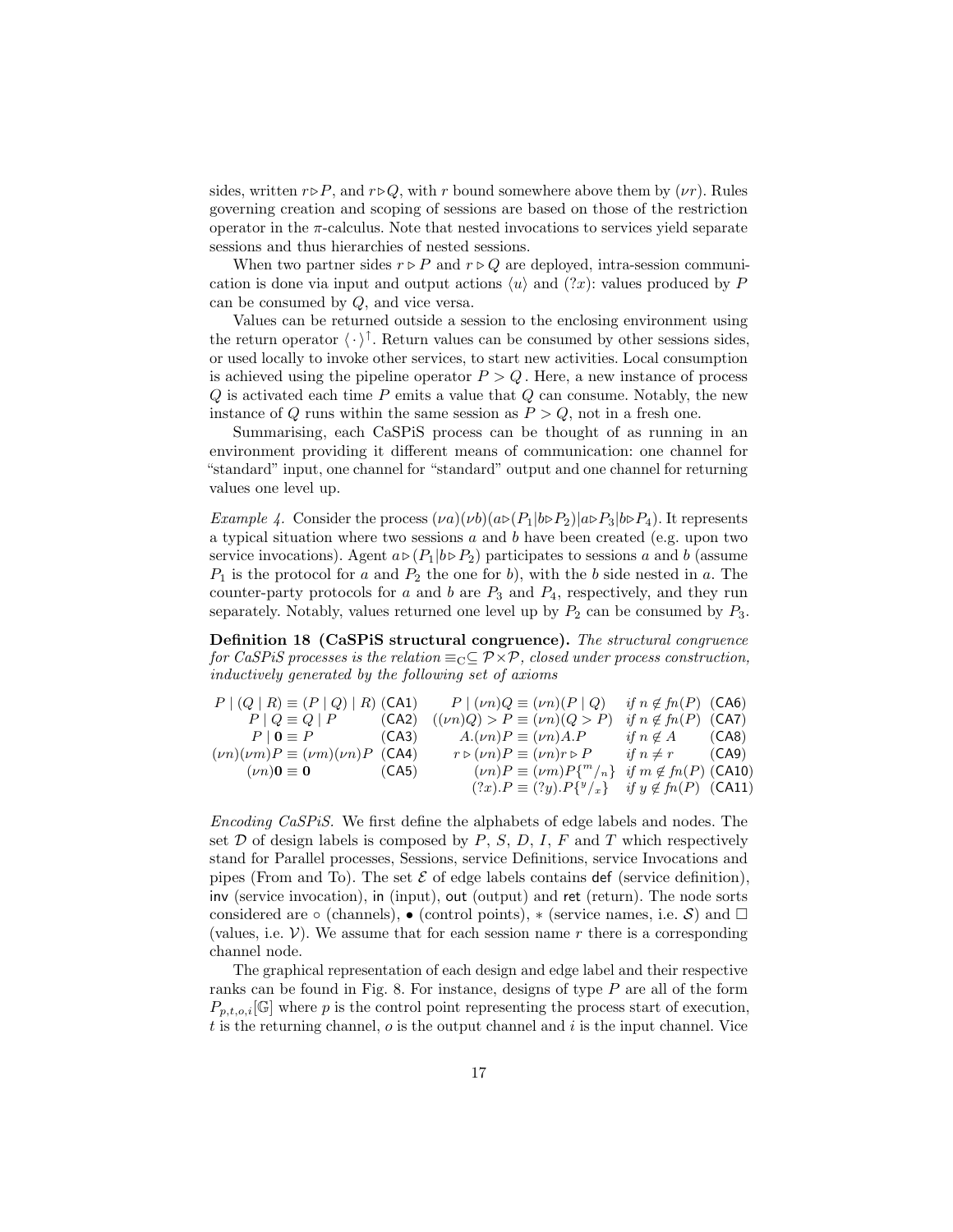

Fig. 8. Type graph for CaSPiS.

versa, designs of type  $D$  and  $I$  only expose the starting point of execution: they are not strictly necessary for the encoding, but can be very useful for visualisation purposes (they enclose the interaction protocols between callers and callees). We let the flattening axiom flat<sub>p</sub> hold, together with extrusion axioms extr<sub>s</sub>,  $extr_D, extr_I, extr_F.$  Hence, edges of type  $P$  are immaterial (they can be considered as type annotations) and edges of type  $T$  define the only rigid hierarchy w.r.t. containment and name scoping. Other explicit hierarchies for edge containment are given by session nesting  $(S)$ , service definition  $(D)$ , service invocation  $(I)$  and pipelining  $(F)$ . As usual, flattening processes allows for getting rid of the axioms for parallel composition (see [15]). The presence of extrusion axioms is motivated by the structural congruence axioms of CaSPiS, namely  $CA7$  motivates extres  $C$ A8 motivates both extr<sub>D</sub> and extr<sub>I</sub>, and  $C$ A9 motivates extr<sub>S</sub>. Note that we use dashed border for designs for which the extrusion axiom hold, while designs to be flattened are depicted with dotted borders.

Definition 19 (CaSPiS encoding). The interpretation of CaSPiS operators over the design algebra is given by

 $s.Q \stackrel{\mathbf{def}}{=} P_{p,t,o,i}[\ t|o|i]\ D[\ (\nu q,t',o',i')(\mathsf{def}\langle p,s,q \rangle|Q\langle q,t',o',i')\ )]\langle p\rangle\ ]$  $\overline{s}.Q \stackrel{\text{def}}{=} P_{p,t,o,i}[t|o|i] \, I[\,( \nu q, t', o', i') (\text{inv} \langle p, s, q \rangle | Q \langle q, t', o', i' \rangle)\,] \langle p \rangle\,]$  $r \triangleright Q \stackrel{\text{def}}{=} P_{p,t,o,i} \left[ t |i| S[ Q \langle p, o, r, r \rangle ] \langle p, o \rangle \right]$  $Q > R \triangleq P_{p,t,o,i}[\ o \mid (\nu m)(F[Q\langle p,t,m,i \rangle]\langle p,t,m,i \rangle)]$  $T[\langle \nu q, t', o' \rangle R \langle q, t', o', m \rangle] \langle m \rangle)]$  $Q|R \stackrel{\scriptscriptstyle\rm def}{=} P_{p,t,o,i}[\,Q\langle p,t,o,i\rangle | R\langle p,t,o,i\rangle\,]$  $(\nu w) Q \triangleq P_{p,t,o,i}[(\nu w) Q \langle p,t, o, i \rangle]$  $\mathbf{0} \stackrel{\text{def}}{=} P_{p,t,o,i}[p|t|o|i]$  $\langle u \rangle.Q \stackrel{\text{def}}{=} P_{p,t,o,i}[\left(\nu q\right)(\text{out}\langle p,q,u,o\rangle \,|\, Q\langle q,t,o,i\rangle)\,]$  $\langle u \rangle^{\uparrow}.Q \stackrel{\mathsf{def}}{=} P_{p,t,o,i}[(\nu q)(\mathsf{ret}\langle p,q,u,t\rangle \,|\, Q\langle q,t,o,i\rangle)]$  $(?x)$ . $Q \stackrel{\text{def}}{=} P_{n,t,o,i}[(\nu q,x)(\text{in}\langle p,q,x,i\rangle) | Q\langle q,t,o,i\rangle)]$ 

**Proposition 4 (cf. [4]).** For any  $Q, R \in \mathcal{P}$  we have  $Q \equiv_{\mathbb{C}} R$  iff  $Q \equiv_{\mathbb{D}} R$ .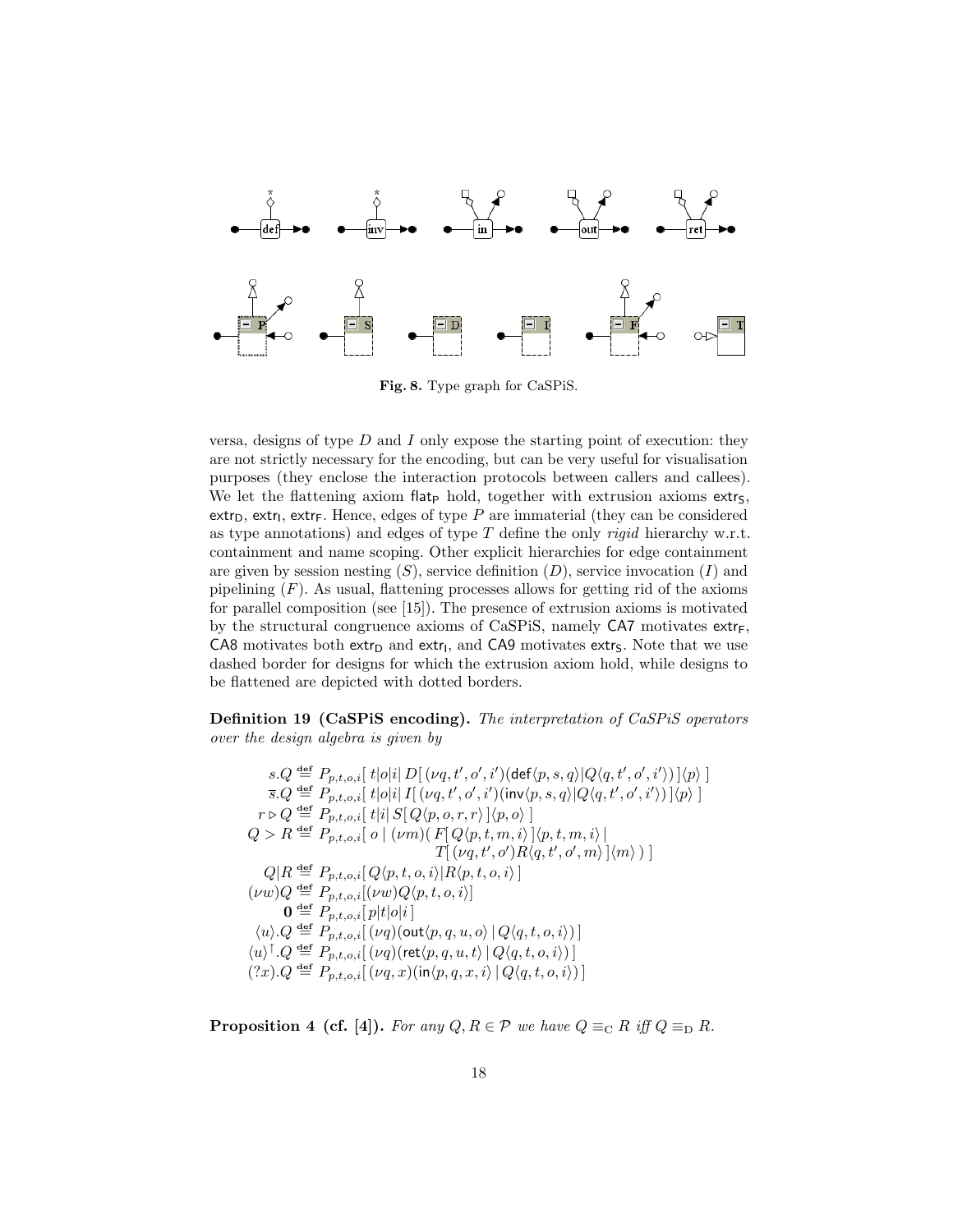

Fig. 9. Example of session nesting.

Instead of providing the visualisation of the encoding and a detailed explanation (for which we refer to [5]) we prefer to concentrate on the representation of session nesting with the typical session situation presented before. Figure 9 depicts the graphical representation of our example, where the graph has been further simplified (e.g. fusing nodes, removing isolated nodes and irrelevant tentacles) to focus on the main issues and make immediate the correspondence with the process term. The figure evidences the hierarchy introduced by session nesting and how it is crossed by intra-session communication. It is also worth to note that the graph highlights the fact that the return channel of a nested session is pipelined into the output channel of the enclosing session. More precisely, the return channel of the immediate session where  $P_2$  lives (i.e. b) is connected to the output channel of the session containing it, i.e. the session channel a.

# 5 Conclusion

This chapter collects results from [3–5]. We presented our specification formalism based on a convenient algebra of hierarchical graphs: its features make it wellsuited for the specification of systems with inherently hierarchical aspects and in particular, process calculi with notions of scope and containment (like ambients, membranes, sessions and transactions). Some advantages of our approach are due to the graph algebra, whose syntax resembles standard algebraic specifications and, in particular, it is close to the syntax found in nominal calculi. The key point is to exploit the algebraic structure of both designs and graphs when proving properties of an encoding, facilitating proofs by structural induction.

### References

1. H. Barendregt, M. van Eekelen, J. Glauert, J. Kennaway, M. Plasmeijer, and M. Sleep. Term graph reduction. In Proceedings of the 1st International Conference